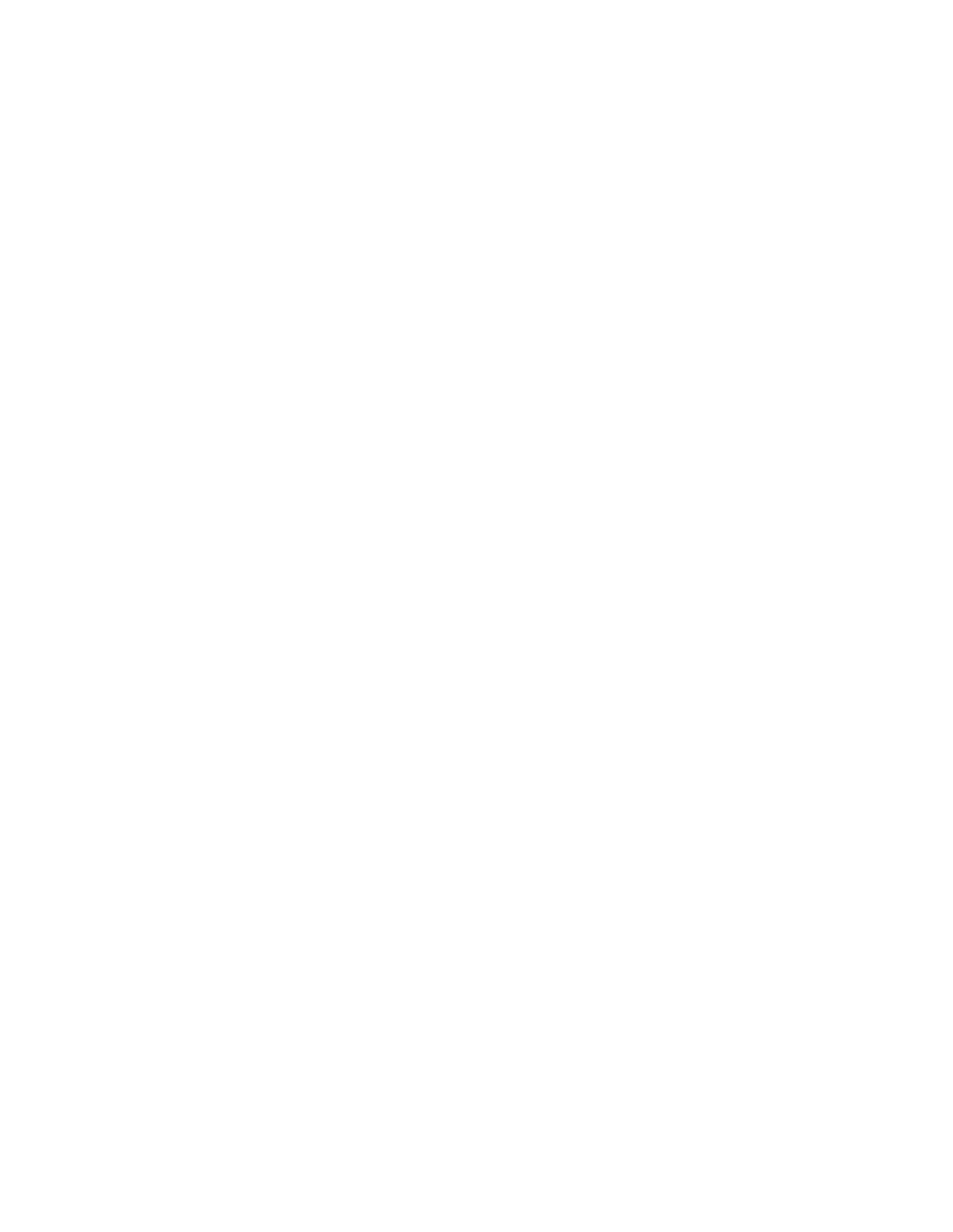### **Security Improvement Module** CMU/SEI-SIM-003 January 1998

Security for Information Technology Service Contracts



Julia Allen Gary Ford Barbara Fraser John Kochmar Suresh Konda Derek Simmel Networked Systems Survivability Program

Lisa Cunningham

Computer Sciences Corporation

Unlimited distribution subject to the copyright.

### **Software Engineering Institute**

Carnegie Mellon University Pittsburgh, Pennsylvania 15213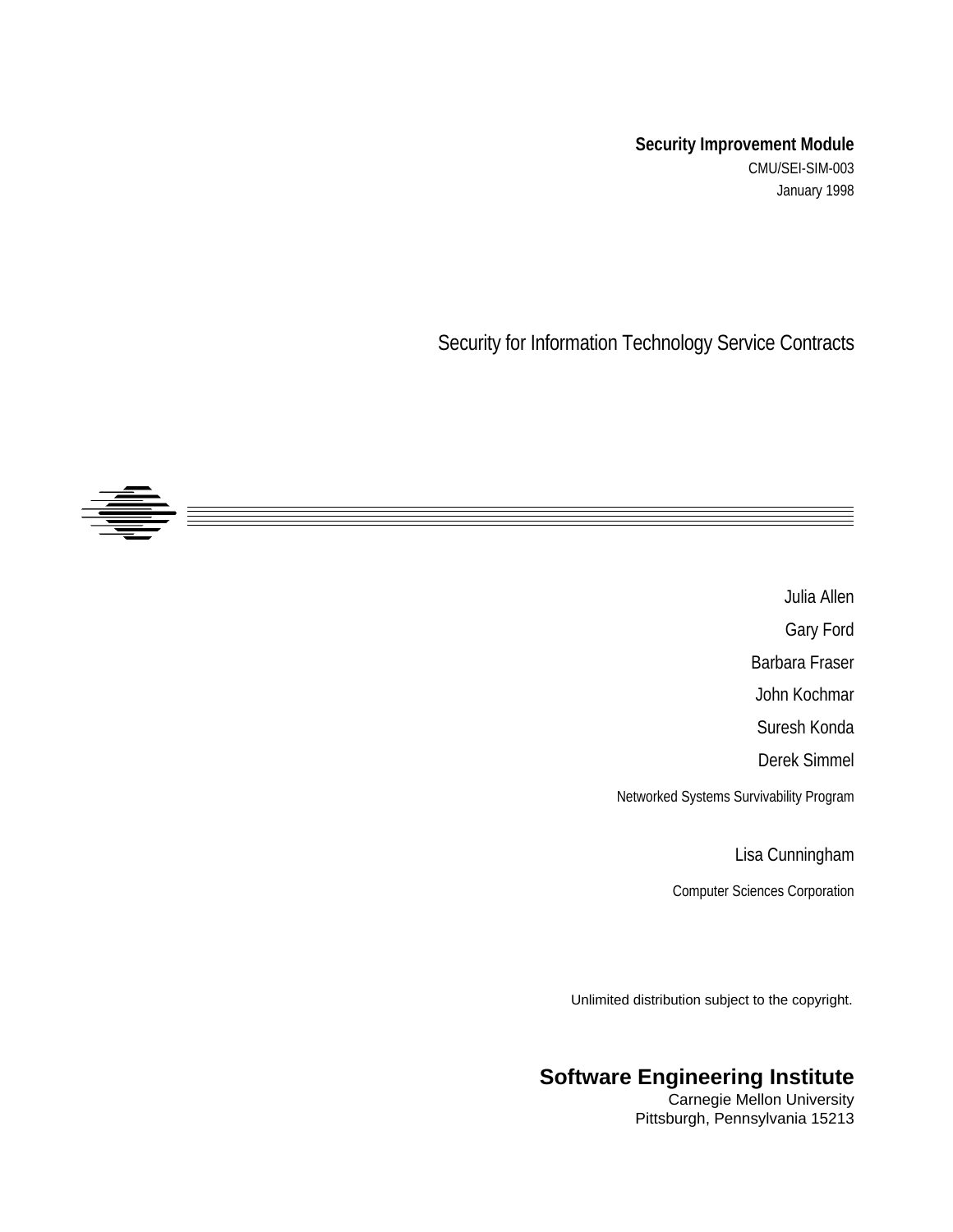This report was prepared for the SEI Joint Program Office

HQ ESC/DIB 5 Eglin Street Hanscom AFB, MA 01731-2116

The ideas and findings in this report should not be construed as an official DoD position. It is published in the interest of scientific and technical information exchange.

#### FOR THE COMMANDER

(signature on file)

Jay Alonis, Lt Col, USAF SEI Joint Program Office

This work is sponsored by the U.S. Department of Defense.

Copyright © 1998 by Carnegie Mellon University.

#### NO WARRANTY

THIS CARNEGIE MELLON UNIVERSITY AND SOFTWARE ENGINEERING INSTITUTE MATERIAL IS FURNISHED ON AN "AS-IS" BASIS. CARNEGIE MELLON UNIVERSITY MAKES NO WARRANTIES OF ANY KIND, EITHER EXPRESSED OR IMPLIED, AS TO ANY MATTER INCLUDING, BUT NOT LIMITED TO, WARRANTY OF FITNESS FOR PURPOSE OR MER-CHANTABILITY, EXCLUSIVITY, OR RESULTS OBTAINED FROM USE OF THE MATERIAL. CARNEGIE MELLON UNIVERSITY DOES NOT MAKE ANY WARRANTY OF ANY KIND WITH RESPECT TO FREEDOM FROM PATENT, TRADE-MARK, OR COPYRIGHT INFRINGEMENT.

Use of any trademarks in this report is not intended in any way to infringe on the rights of the trademark holder.

Internal use. Permission to reproduce this document and to prepare derivative works from this document for internal use is granted, provided the copyright and "No Warranty" statements are included with all reproductions and derivative works.

External use. Requests for permission to reproduce this document or prepare derivative works of this document for external and commercial use should be addressed to the SEI Licensing Agent.

This work was created in the performance of Federal Government Contract Number F19628-95-C-0003 with Carnegie Mellon University for the operation of the Software Engineering Institute, a federally funded research and development center. The Government of the United States has a royalty-free government-purpose license to use, duplicate, or disclose the work, in whole or in part and in any manner, and to have or permit others to do so, for government purposes pursuant to the copyright license under the clause at 52.227-7013.

This document is available through Asset Source for Software Engineering Technology (ASSET): 1350 Earl L. Core Road; PO Box 3305; Morgantown, West Virginia 26505 / Phone: (304) 284-9000 or toll-free in the U.S. 1-800-547-8306 / FAX: (304) 284-9001 World Wide Web: http://www.asset.com / e-mail: sei@asset.com

Copies of this document are available through the National Technical Information Service (NTIS). For information on ordering, please contact NTIS directly: National Technical Information Service, U.S. Department of Commerce, Springfield, VA 22161. Phone: (703) 487- 4600.

This document is also available through the Defense Technical Information Center (DTIC). DTIC provides access to and transfer of scientific and technical information for DoD personnel, DoD contractors and potential contractors, and other U.S. Government agency personnel and their contractors. To obtain a copy, please contact DTIC directly: Defense Technical Information Center / Attn: BRR / 8725 John J. Kingman Road / Suite 0944 / Ft. Belvoir, VA 22060-6218 / Phone: (703) 767-8274 or toll-free in the U.S.: 1-800 225-3842.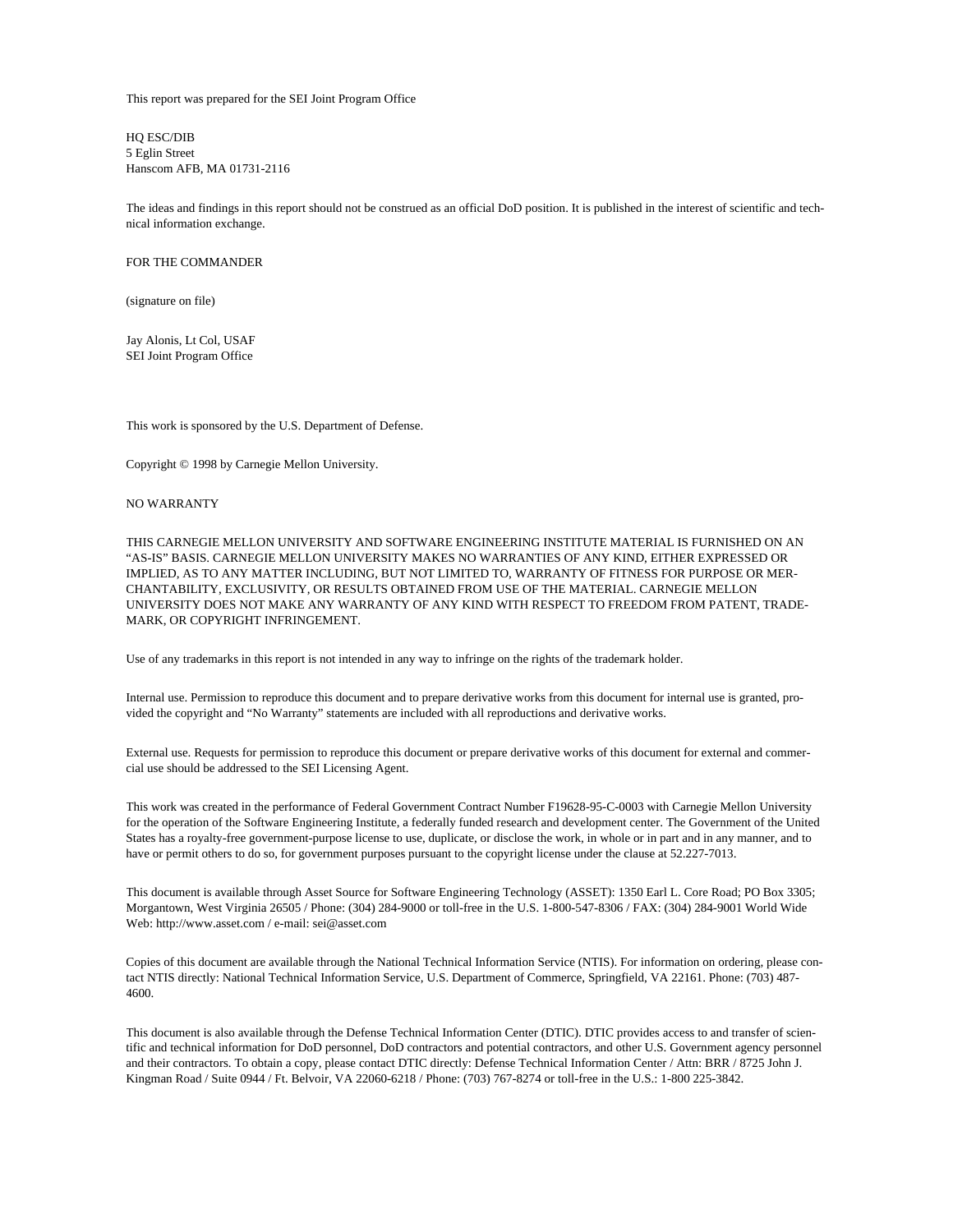### **Table of Contents**

| iii<br>Preface |                                                                                             |    |  |  |
|----------------|---------------------------------------------------------------------------------------------|----|--|--|
|                | <b>Security for Information Technology Service Contracts</b>                                | 1  |  |  |
| 1.             | Specify security requirements and assess contractor capability.                             | 5  |  |  |
| 2.             | Determine contractor ability to comply with your organization's security<br>policy.         | 7  |  |  |
| 3.             | Require that the contractor software is installed and configured to<br>operate securely.    | 9  |  |  |
| 4.             | Require that the contractor communicate securely with your site when<br>operating remotely. | 13 |  |  |
| 5.             | Control contractor access to your systems.                                                  | 15 |  |  |
| 6.             | Look for unexpected changes to directories and files.                                       | 17 |  |  |
| 7.             | Inspect your system and network logs.                                                       | 21 |  |  |
| 8.             | Review contractor performance.                                                              | 25 |  |  |
| 9.             | Eliminate physical and electronic access by the contractor to your<br>systems and networks. | 29 |  |  |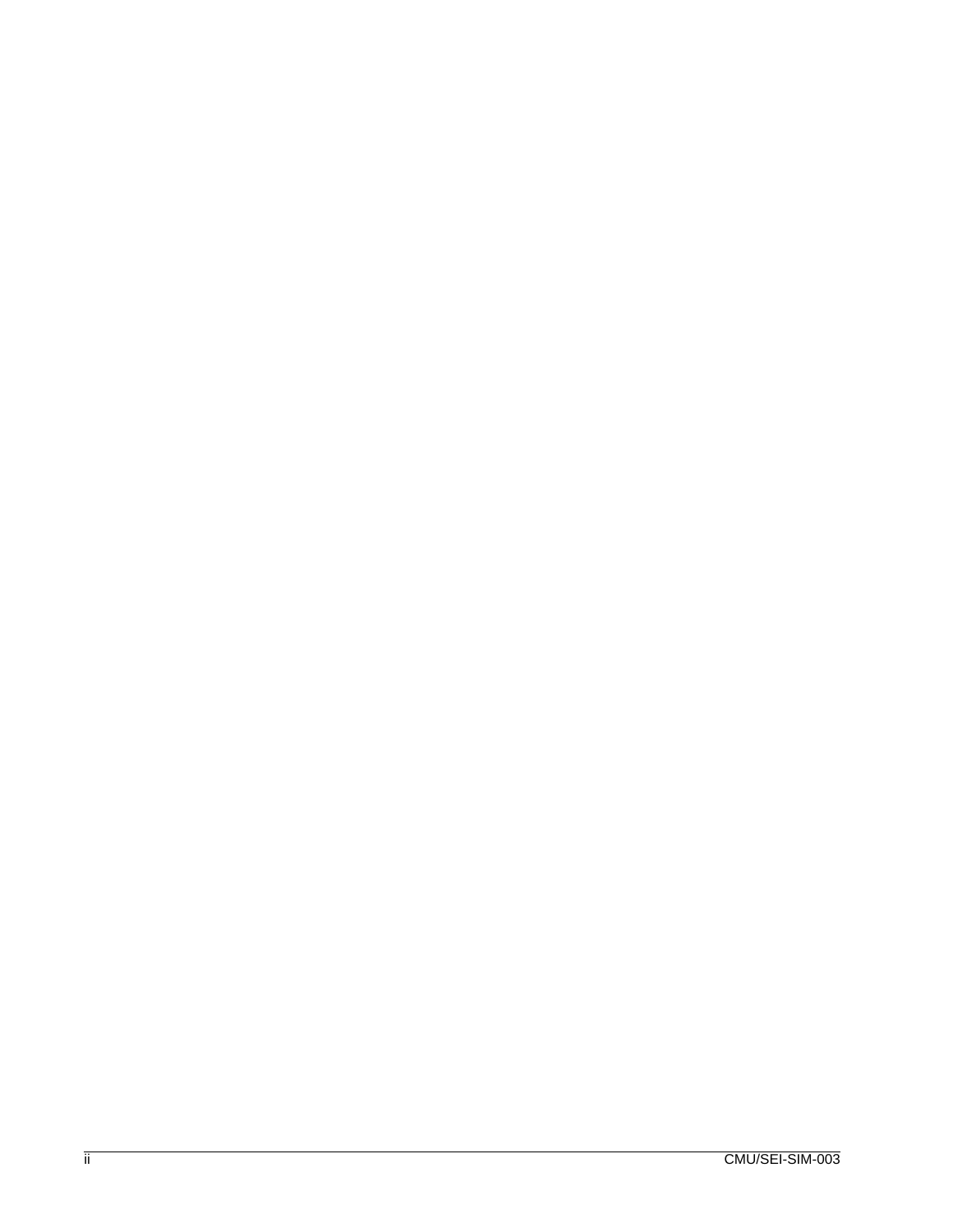### **Preface**

|                               | This document is one of a new series of publications of the Software Engineer-<br>ing Institute at Carnegie Mellon University-security improvement modules.<br>They are intended to provide concrete, practical guidance that will help orga-<br>nizations improve the security of their networked computer systems.                                                                                                                |
|-------------------------------|-------------------------------------------------------------------------------------------------------------------------------------------------------------------------------------------------------------------------------------------------------------------------------------------------------------------------------------------------------------------------------------------------------------------------------------|
| <b>Module structure</b>       | Each module addresses an important but relatively narrowly defined problem<br>in network security. The first section of the module describes the problem and<br>outlines a set of <i>security improvement practices</i> to help solve it. Each practice<br>is a recommended way of performing common tasks related to the secure oper-<br>ation of networked computer systems.                                                      |
|                               | The remaining sections of the module are detailed descriptions of the prac-<br>tices. Each includes a rationale for the recommended actions and a step-by-<br>step description of how to perform them.                                                                                                                                                                                                                              |
| <b>Intended audience</b>      | The practices are primarily written for system and network administrators<br>within an organization. These are the people whose day-to-day activities<br>include installation, configuration, and maintenance of the computers and<br>networks. Occasionally, practices are also written to assist the managers<br>responsible for network and system administration.                                                               |
| <b>Revised versions</b>       | Network technologies continue to evolve rapidly, leading to both new solutions<br>and new problems in security. We expect that modules and practices will need<br>to be revised from time to time. To permit more timely publication of the most<br>up-to-date versions, the modules and practices are also being published on the<br>World Wide Web. At the end of each section of this document is the URL of its<br>Web version. |
| <b>Implementation details</b> | How an organization adopts and implements the practices often depends on<br>the specific networking and computing technologies it uses. For some prac-<br>tices, technology-specific implementation details have been written and are<br>being published on the World Wide Web. The Web version of each practice con-<br>tains links to the implementation details.                                                                 |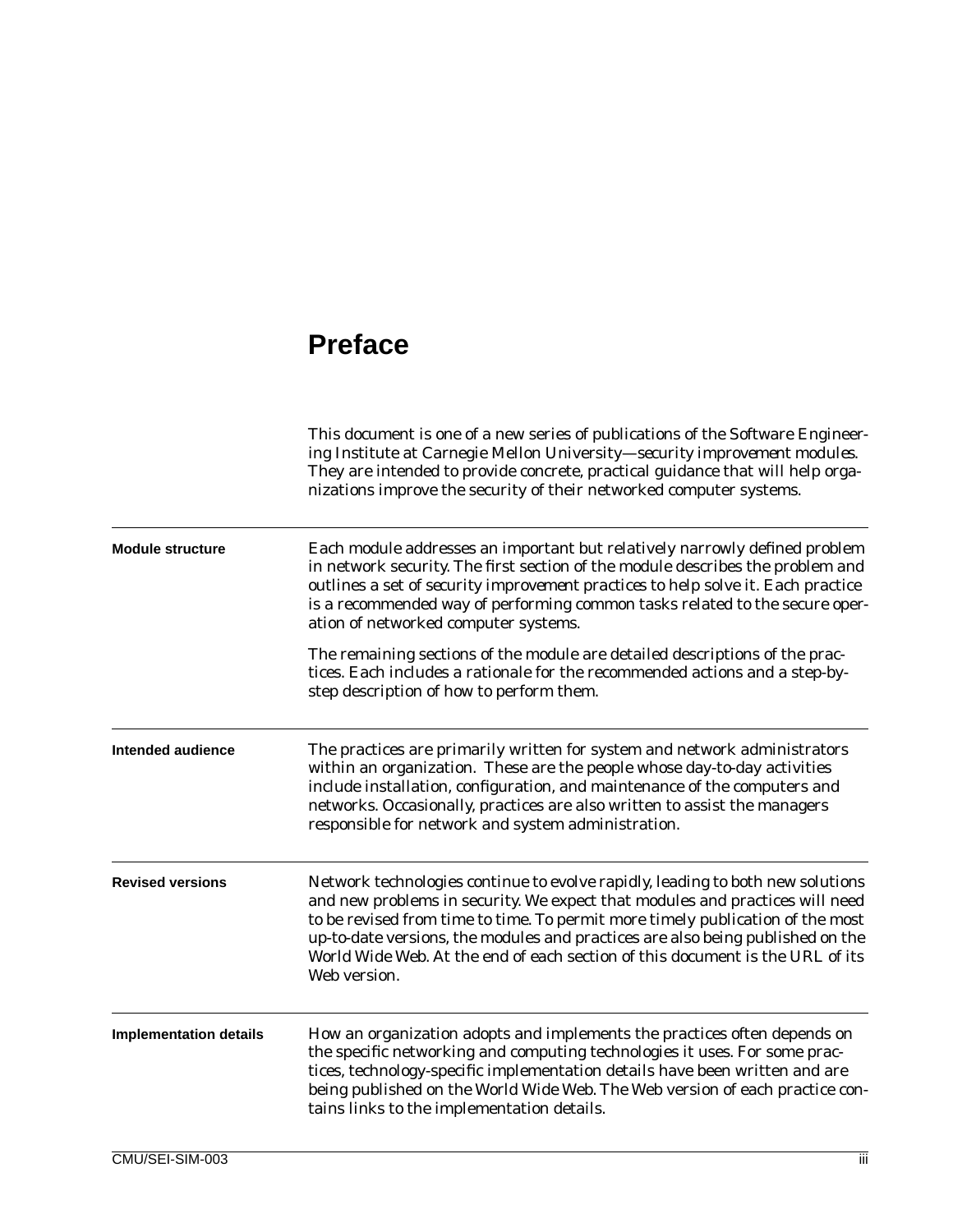### **Acknowledgements**

The authors would like to acknowledge the significant contributions of the reviewers of this module:

Joan Bonk

Bob Ellison

Steve Huth

Klaus-Peter Kossakowski

Mark Poepping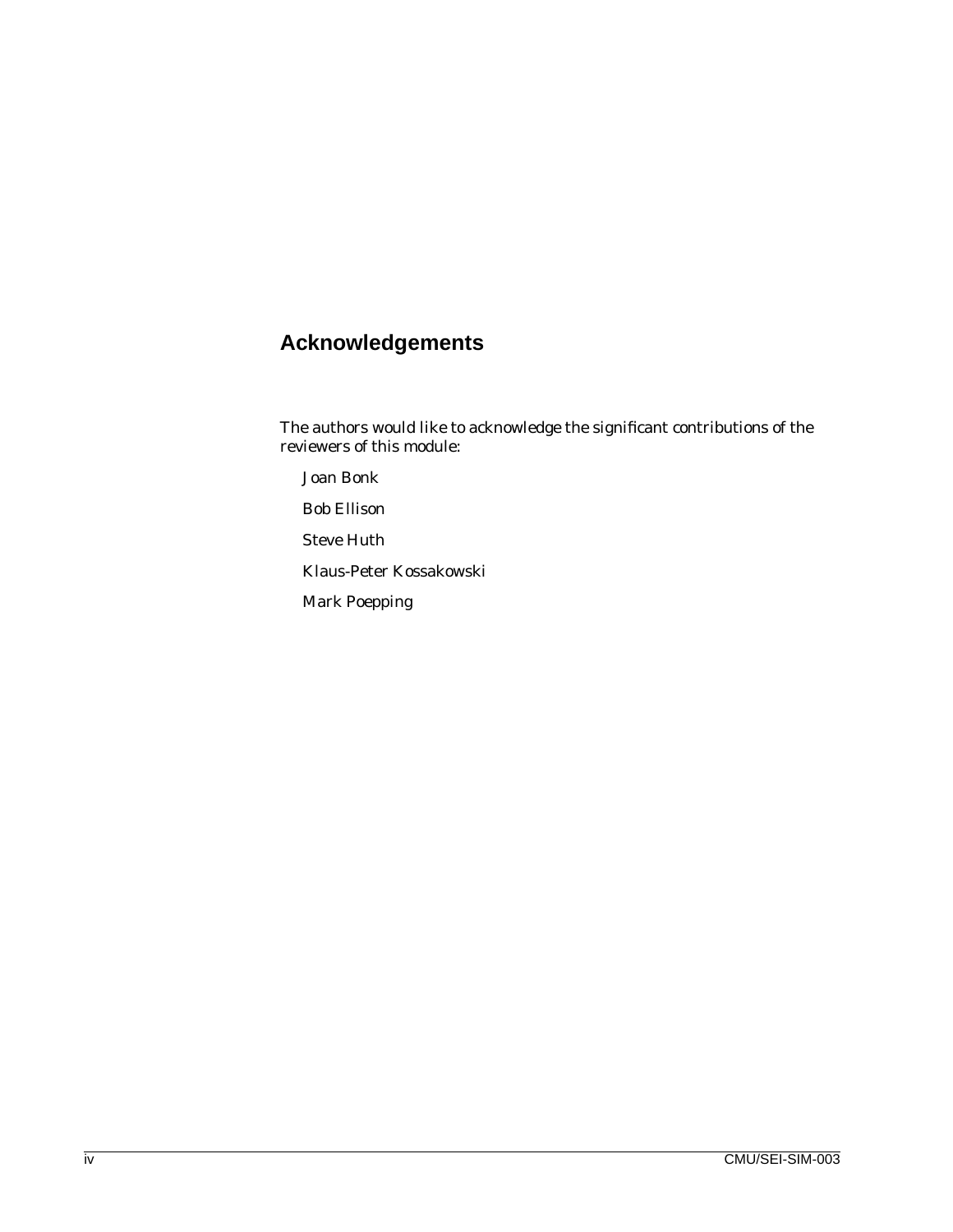### **Security for Information Technology Service Contracts**

An increasing number of organizations are contracting with outside companies for installation and maintenance of their information technology (IT). All too often, these organizations experience increased difficulty in providing appropriate oversight of the services and software for which they have contracted. For example, contractor access to the organization's systems is often neither well controlled nor secure, placing information systems and data at risk. The practices recommended below are designed to assist your organization in managing the contractor, managing the contract, and deterring common, known security problems when IT services and software are externally contracted.

| <b>Definitions</b>                 | contractor services                           | all actions performed by the contractor on the soft-<br>ware they are providing and for which your organiza-<br>tion has contracted. These include, but are not limited<br>to, installation, configuration management, develop-<br>ment, update, test, maintenance, and operations.                                                                                                                                                                                                               |
|------------------------------------|-----------------------------------------------|---------------------------------------------------------------------------------------------------------------------------------------------------------------------------------------------------------------------------------------------------------------------------------------------------------------------------------------------------------------------------------------------------------------------------------------------------------------------------------------------------|
|                                    | contractor software                           | the code, data, and supporting documentation that<br>the contractor delivers for installation and operation<br>on your systems                                                                                                                                                                                                                                                                                                                                                                    |
|                                    |                                               | <i>information technology</i> software that operates in support of the day-to-day<br>business and operations of your organization                                                                                                                                                                                                                                                                                                                                                                 |
| Who should read these<br>practices | security services, or other network services. | These practices are applicable to your organization if you want to protect the<br>confidentiality, availability, and integrity of your systems and data when you<br>contract (or are planning to contract) with outside parties to install, configure,<br>manage, and/or update any of your information technology. Examples of con-<br>tracted services include Web site development and maintenance, installation<br>and maintenance of electronic mail services, database management services, |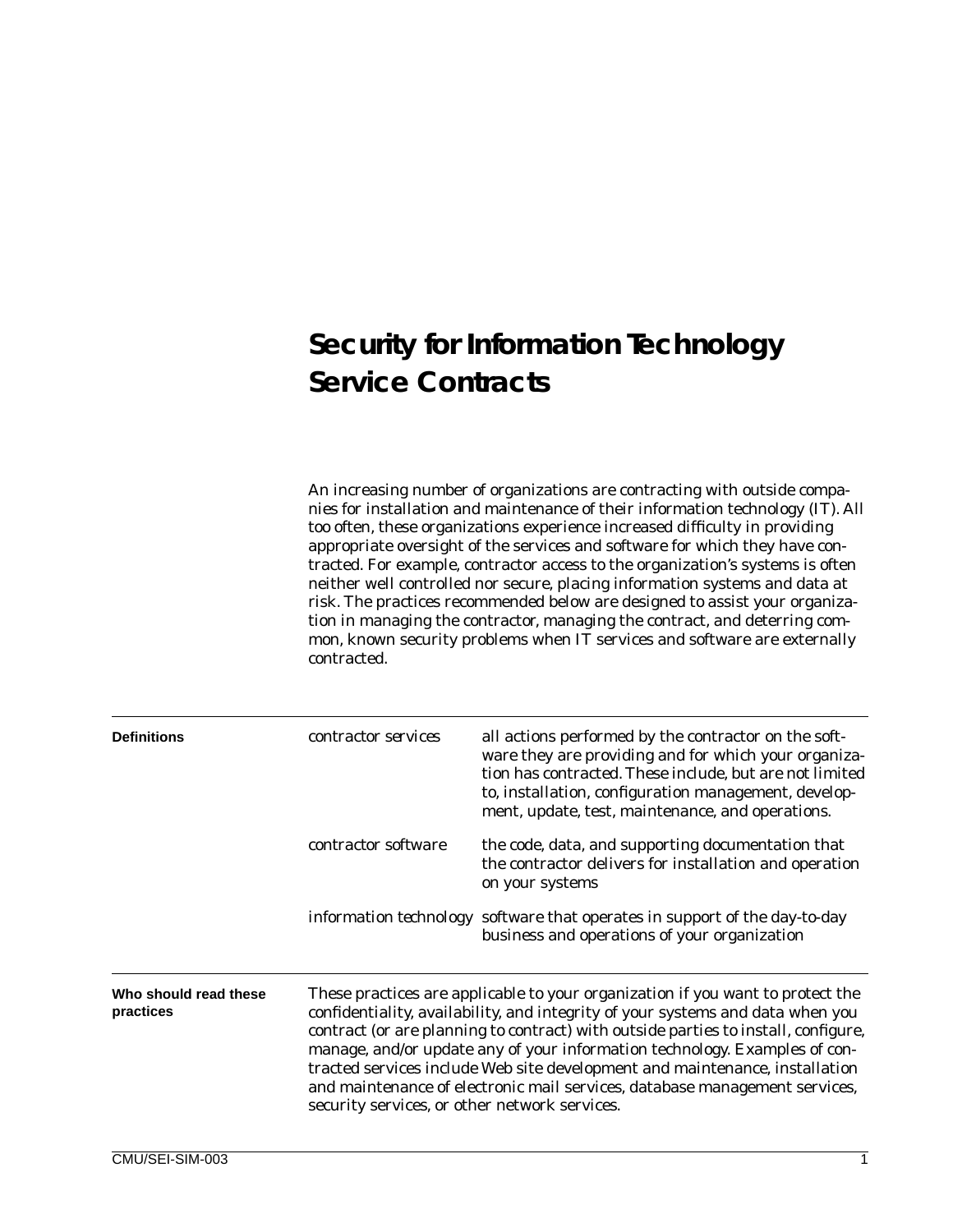|                                      | These practices are intentionally independent of the software technology and<br>services for which you have contracted. They may be used in conjunction with<br>technology-specific practices such as those described in Security for a Public<br>Web Site (CMU/SEI-SIM-002).                                                                        |
|--------------------------------------|------------------------------------------------------------------------------------------------------------------------------------------------------------------------------------------------------------------------------------------------------------------------------------------------------------------------------------------------------|
| What these practices do<br>not cover | These practices do not cover every aspect of security for IT service contracts.<br>In particular, they do not address                                                                                                                                                                                                                                |
|                                      | • general contractor selection criteria and process. Practices related to secu-<br>rity are addressed.                                                                                                                                                                                                                                               |
|                                      | • relationships with resident contractors who are engaged in co-producing<br>systems as a collaborative effort with your staff, i.e, operating in effect as<br>full time employees                                                                                                                                                                   |
|                                      | • any service contract that is executed in total as physically separate from<br>your facility and systems with no remote access or onsite connection                                                                                                                                                                                                 |
|                                      | • outsourcing of the entire IT function including movement of your organiza-<br>tion's IT employees to the outside company                                                                                                                                                                                                                           |
|                                      | • the details of any specific information technology                                                                                                                                                                                                                                                                                                 |
| <b>Security issues</b>               | There are three main security issues related to security for IT service con-<br>tracts:                                                                                                                                                                                                                                                              |
|                                      | 1. The contractor's security policies and practices might not be adequate<br>when compared to those of your organization. This can result in                                                                                                                                                                                                         |
|                                      | • undetected intrusions or security violations due to insufficient auditing<br>and monitoring policies on the contractor's part                                                                                                                                                                                                                      |
|                                      | • lack of predictable data and configuration integrity due to a mismatch<br>between your and your contractor's separation of duty policy (clear<br>assignment of roles and responsibilities) or your and your contractor's<br>redundancy policy (having sufficient checks and balances to ensure an<br>operation is done consistently and correctly) |
|                                      | • loss of privacy due to the contractor handling your sensitive information<br>in a less rigorous fashion that your organization's policy dictates                                                                                                                                                                                                   |
|                                      | 2. Your systems might experience loss of confidentiality and integrity by vir-<br>tue of the contractor using an unsecure method of remote access. This may<br>result in intruders from either the contractor's organization or elsewhere                                                                                                            |
|                                      | • gaining unauthorized access to, modifying, or destroying your organiza-<br>tion's information systems and assets                                                                                                                                                                                                                                   |
|                                      | • deliberately introducing security vulnerabilities, Trojan horses, or<br>viruses                                                                                                                                                                                                                                                                    |
|                                      | • launching attacks on other systems from your network and perhaps<br>making your organization liable for damages                                                                                                                                                                                                                                    |
|                                      | 3. Your systems might experience loss of availability when contractor access<br>occurs. This may result in conflict for key resources that are required for<br>critical in-house operations when contractor processing occurs at the same<br>time as these operations causing a denial of service condition.                                         |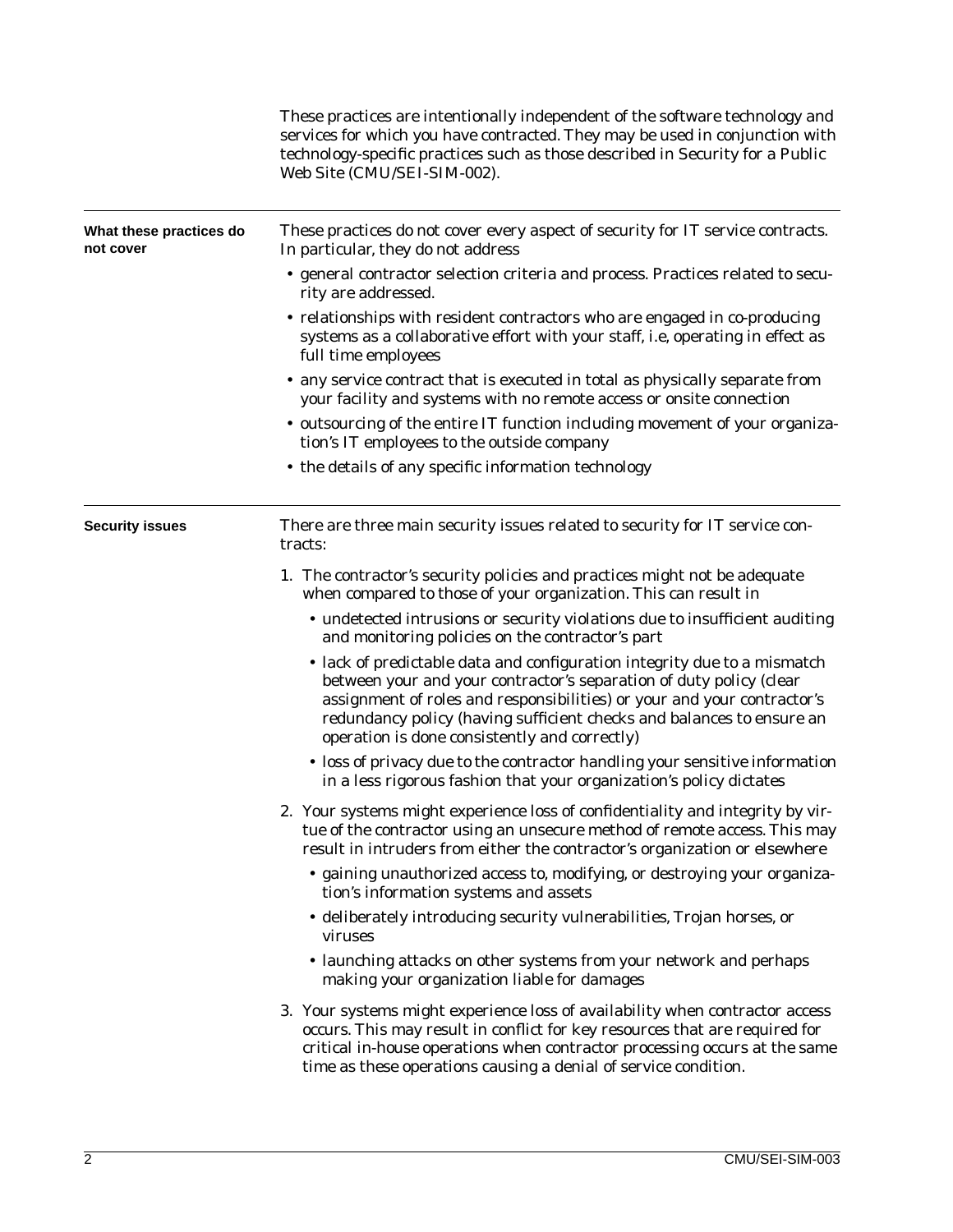| <b>Security improvement</b><br>approach | To improve the security of IT service contracts, we recommend a three-step<br>approach. It requires implementing security practices in these areas: |
|-----------------------------------------|-----------------------------------------------------------------------------------------------------------------------------------------------------|
|                                         | 1. <i>preparing</i> for contracted IT services                                                                                                      |
|                                         | 2. <i>managing</i> contracted IT services                                                                                                           |
|                                         | 3. <i>concluding</i> contracted IT services                                                                                                         |
|                                         |                                                                                                                                                     |

| <b>Summary of</b><br>recommended practices | Area                                         | <b>Recommended Practice</b>                                                                                                                                                                                                                                                                                                                                                                 |
|--------------------------------------------|----------------------------------------------|---------------------------------------------------------------------------------------------------------------------------------------------------------------------------------------------------------------------------------------------------------------------------------------------------------------------------------------------------------------------------------------------|
|                                            | Preparing for<br>contracted IT<br>services   | 1. Specify security requirements and assess contractor<br>capability.<br>2. Determine contractor ability to comply with your<br>organization's security policy.                                                                                                                                                                                                                             |
|                                            | <b>Managing</b><br>contracted IT<br>services | 3. Require that the contractor software is installed and<br>configured to operate securely.<br>4. Require that the contractor communicate securely<br>with your site when operating remotely.<br>5. Control contractor access to your systems.<br>6. Look for unexpected changes to directories and files.<br>7. Inspect your system and network logs.<br>8. Review contractor performance. |
|                                            | Concluding<br>contracted IT<br>services      | 9. Eliminate physical and electronic access by the<br>contractor to your systems and networks.                                                                                                                                                                                                                                                                                              |

| Abbreviations used in<br>these practices | <b>CBC</b><br><b>DES</b><br><b>DNS</b><br><b>IDEA</b><br>IP<br><b>IT</b><br><b>MIME</b><br><b>PGP</b><br>RC2/5<br><b>RSA</b> | cipher block chaining<br><b>Data Encryption Standard</b><br><b>Domain Name Service</b><br><b>International Data Encryption Algorithm</b><br><b>Internet Protocol</b><br>information technology<br><b>Multipurpose Internet Mail Extension</b><br><b>Pretty Good Privacy</b><br>block cipher variable-key-length algorithms developed by<br><b>Rivest</b><br>Rivest, Shamir, and Adleman (inventors of RSA encryption<br>system) |
|------------------------------------------|------------------------------------------------------------------------------------------------------------------------------|---------------------------------------------------------------------------------------------------------------------------------------------------------------------------------------------------------------------------------------------------------------------------------------------------------------------------------------------------------------------------------------------------------------------------------|
| References and sources                   |                                                                                                                              | [Maximum 97] Maximum Security: A Hacker's Guide to Protecting Your Inter-<br>net Site and Network. Indianapolis, IN: Sams.net Publishing,<br>1997.                                                                                                                                                                                                                                                                              |
|                                          | [Atkinson 97]                                                                                                                | Atkinson, Randall J. "Toward a More Secure Internet." IEEE<br>Computer 30, 1 (Jan. 1997): 57-61.                                                                                                                                                                                                                                                                                                                                |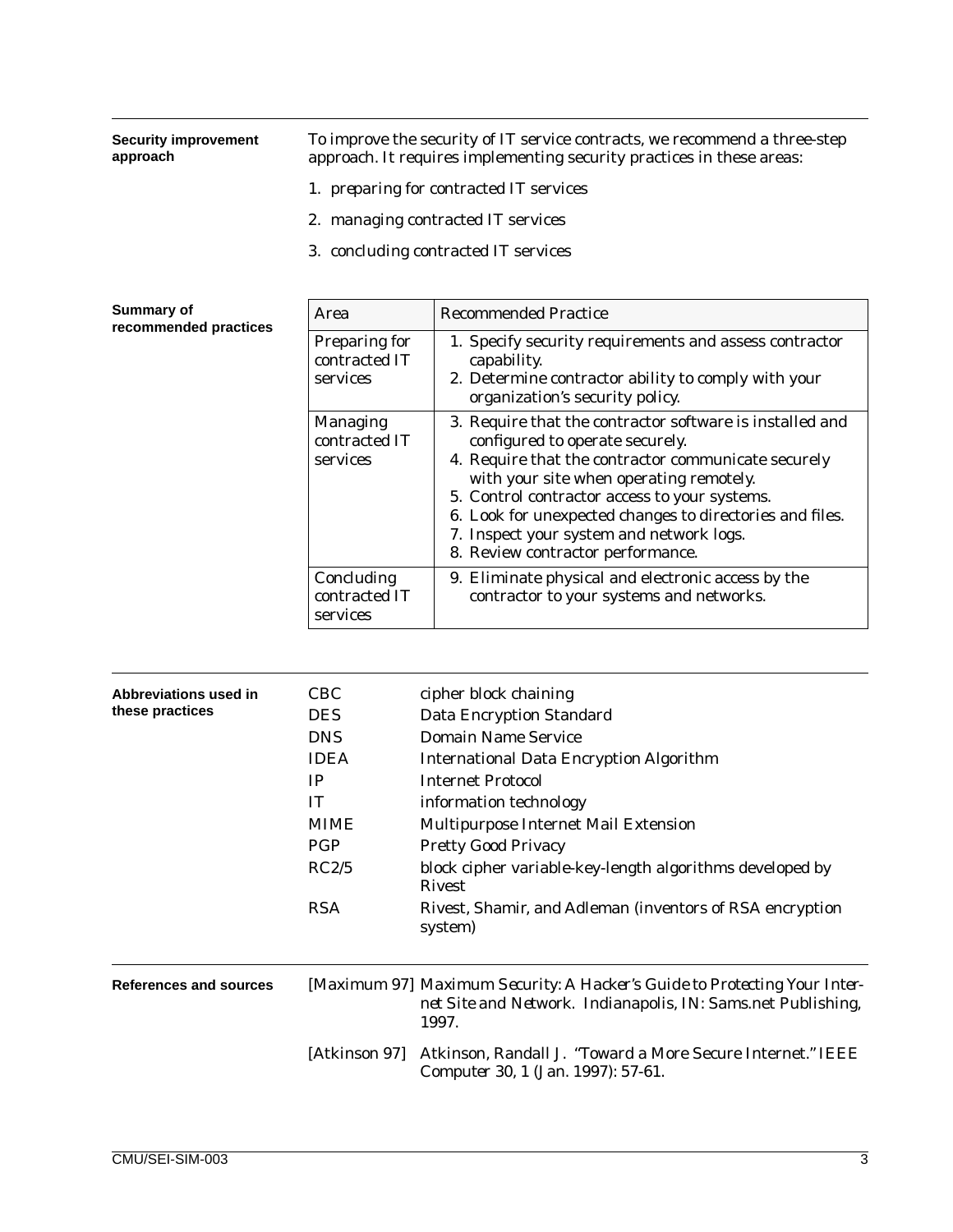|                       | [Firth 97] | Firth, Robert, et al. Security for a Public Web Site. (CMU/SEI-<br>SIM-002, ADA329626). Pittsburgh, PA: Software Engineering<br>Institute, Carnegie Mellon University, 1997.                                        |
|-----------------------|------------|---------------------------------------------------------------------------------------------------------------------------------------------------------------------------------------------------------------------|
|                       | [IETF 97]  | <b>Internet Engineering Task Force Network Working Group.</b><br>RFC 2196 Site Security Handbook [online]. Edited by Barbara<br>Fraser. Available FTP: < URL: ftp://ds.internic.net/rfc/<br>rfc2196.txt> $(1997)$ . |
|                       |            | [Summers 97] Summers, Rita C. Secure Computing. New York, NY:<br>McGraw-Hill, 1997.                                                                                                                                 |
| Where to find updates |            | The latest version of this module is available on the Web at URL                                                                                                                                                    |
|                       |            | http://www.cert.org/security-improvement/modules/m03.html                                                                                                                                                           |

4 CMU/SEI-SIM-003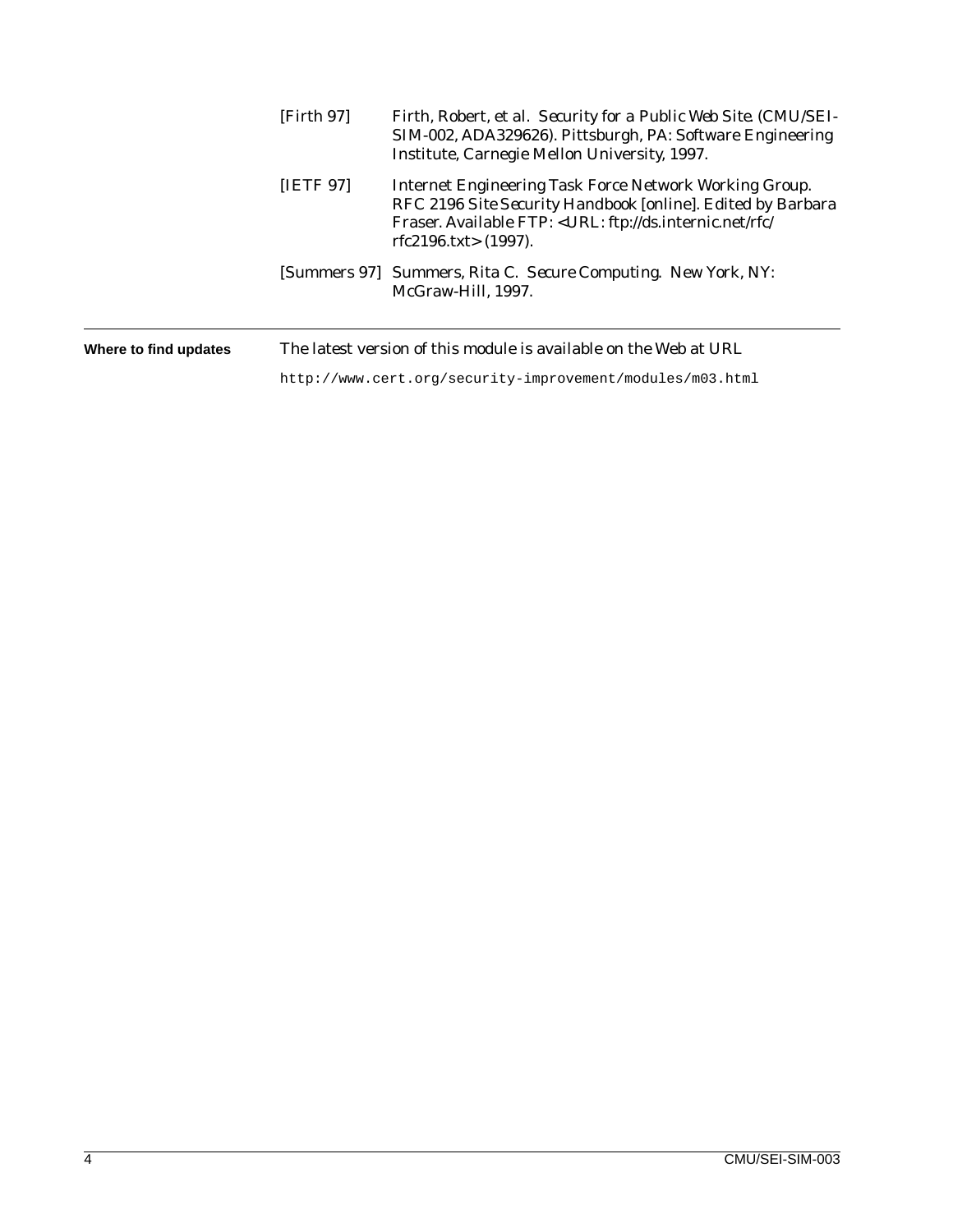### <span id="page-12-0"></span>**1 Specify security requirements and assess contractor capability.**

|                       | It is common to specify requirements for functionality, price, performance, and<br>capacity when selecting externally-provided information technology services.<br>When you specify the requirements for selecting such services (including<br>hardware, operating system, software, and data), you should also include<br>security requirements for the technology and for the activities of those who<br>will install, configure, maintain, and dispose of it. Once these requirements<br>are clearly specified, you need to ensure that any outside contractor you select<br>has the ability to meet these requirements.                                                                                                       |
|-----------------------|-----------------------------------------------------------------------------------------------------------------------------------------------------------------------------------------------------------------------------------------------------------------------------------------------------------------------------------------------------------------------------------------------------------------------------------------------------------------------------------------------------------------------------------------------------------------------------------------------------------------------------------------------------------------------------------------------------------------------------------|
|                       | This practice assumes that you have made a business decision to contract with<br>an outside company for a specific information technology service and are in<br>the process of selecting that company.                                                                                                                                                                                                                                                                                                                                                                                                                                                                                                                            |
| Why this is important | Many companies provide information technology software and supporting ser-<br>vices. These companies and the software and services they provide vary with<br>respect to their ability to meet your organization's confidentiality, availability,<br>and integrity requirements. Therefore, it is critical that you clearly specify<br>your security requirements and require candidate contractors to demonstrate<br>their ability to meet these requirements. You should also gather independent<br>evidence of each candidate contractor's track record with respect to security.<br>This will help to ensure that the contractor you select is capable of operating<br>in a manner consistent with your security requirements. |
| How to do it          | There is some repetition in the "How to do it" steps for this practice and the<br>following practice. For the purpose of future practice development, we have<br>chosen to separate the topics of security requirements and security policy even<br>though, for some audiences, these have a high degree of overlap.                                                                                                                                                                                                                                                                                                                                                                                                              |
|                       | Identify technology security requirements.<br>➤                                                                                                                                                                                                                                                                                                                                                                                                                                                                                                                                                                                                                                                                                   |
|                       | Based on your organization's security needs, identify specific security-related<br>requirements for the technology for which you are contracting. General, tech-<br>nology-related requirements might include lack of vulnerability to known<br>forms of attack against the technology, the ability to restrict systems adminis-<br>trator-level access to authorized users, support for your specified user authen-<br>tication technologies (e.g., one-time passwords), and the ability to log<br>appropriate activities for purposes of detecting intrusions and attempted<br>intrusions.                                                                                                                                      |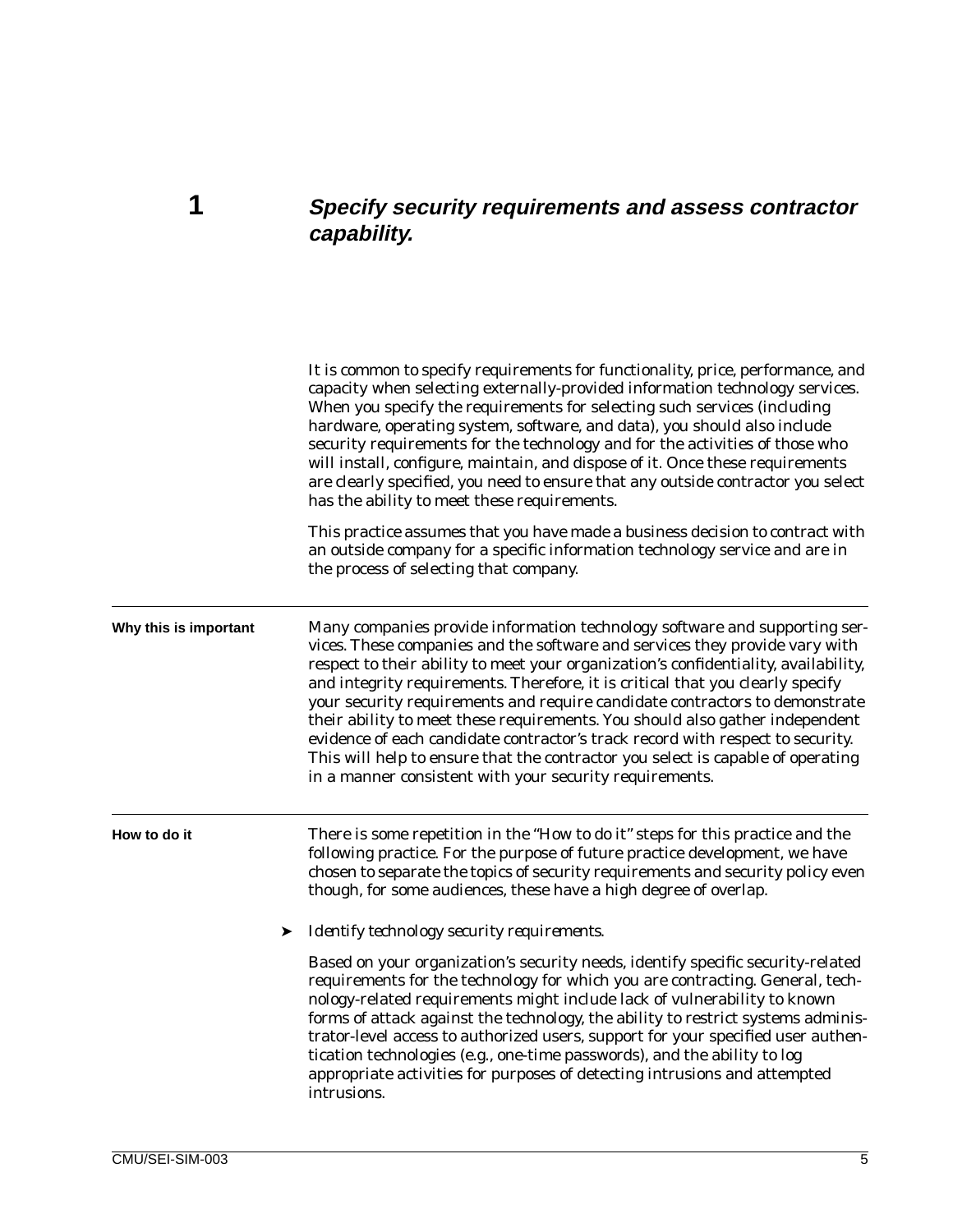➤ *Identify security requirements that the contractor must meet in addition to those related to the specific technology.*

|                       |   | These might include the method of remote or onsite access, managing such<br>access (including the identification of an emergency point of contact), technol-<br>ogy installation and maintenance, access and removal of access to facilities<br>and systems, contractor liability, including warranting that no Trojan horses<br>or viruses exist in contractor software, and having recently completed a secu-<br>rity evaluation encompassing the technology being selected. |
|-----------------------|---|--------------------------------------------------------------------------------------------------------------------------------------------------------------------------------------------------------------------------------------------------------------------------------------------------------------------------------------------------------------------------------------------------------------------------------------------------------------------------------|
|                       |   | Include all security requirements in the solicitation for outside bids.                                                                                                                                                                                                                                                                                                                                                                                                        |
|                       | ➤ | Assess the contractor's capability to meet your security requirements.                                                                                                                                                                                                                                                                                                                                                                                                         |
|                       |   | Request references for other customers of the contractor and conduct an inter-<br>view with those customers to assess their level of satisfaction with the con-<br>tractor's ability to meet security requirements. Require that the contractor<br>demonstrate the required capabilities for and approach to security enforce-<br>ment. Optionally, conduct a tailored security evaluation of a contractor's<br>installation of the specified technology.                      |
|                       | ➤ | Write the security requirements into the contract work statement. Include<br>explicit procedures where necessary.                                                                                                                                                                                                                                                                                                                                                              |
|                       | ➤ | Execute a non-disclosure agreement if one is not already in place.                                                                                                                                                                                                                                                                                                                                                                                                             |
|                       |   | This is recommended in those cases where your contractor may encounter pro-<br>prietary information on your systems.                                                                                                                                                                                                                                                                                                                                                           |
| Other information     |   | We recommend that your organization's purchasing guidelines mandate the<br>specification of security requirements for all information technologies.                                                                                                                                                                                                                                                                                                                            |
| Where to find updates |   | The latest version of this practice, plus implementation details for selected<br>technologies, is available on the Web at URL                                                                                                                                                                                                                                                                                                                                                  |
|                       |   | http://www.cert.org/security-improvement/practices/p018.html                                                                                                                                                                                                                                                                                                                                                                                                                   |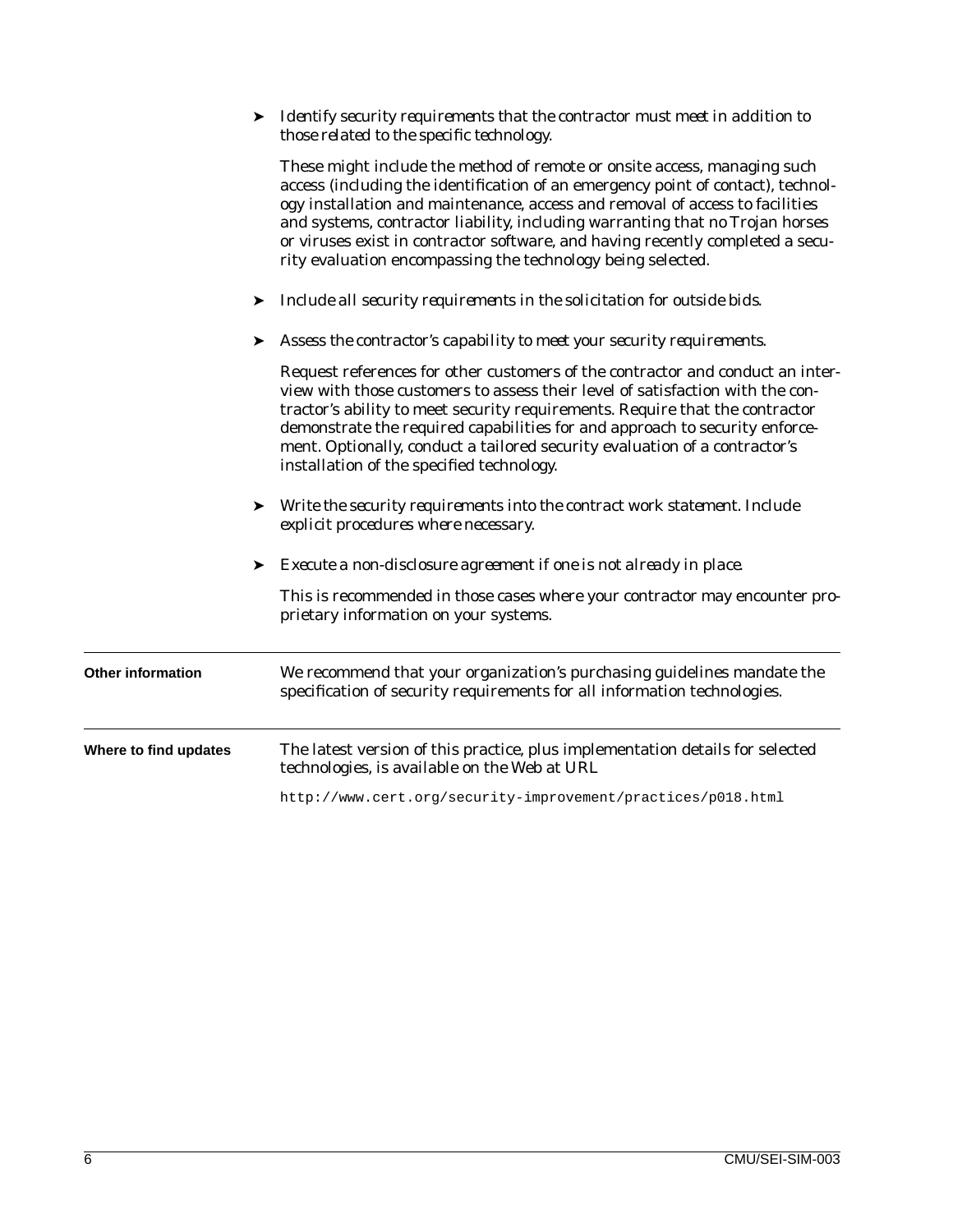### <span id="page-14-0"></span>**2 Determine contractor ability to comply with your organization's security policy.**

|                       | A security policy defines the set of laws, rules, and practices that regulate how<br>an organization implements, manages, protects, and distributes computing<br>resources to achieve security objectives. One of the policy's primary purposes<br>is to define the range of threats that your organization chooses to guard<br>against and how these threats are dealt with when manifested.                                                                                                                                                     |
|-----------------------|---------------------------------------------------------------------------------------------------------------------------------------------------------------------------------------------------------------------------------------------------------------------------------------------------------------------------------------------------------------------------------------------------------------------------------------------------------------------------------------------------------------------------------------------------|
|                       | Contractors are responsible for understanding and respecting your security<br>policy when they are connected to your systems. They must comply with<br>stated practices, using resources only for the approved purposes of the organi-<br>zation, and only in the authorized ways.                                                                                                                                                                                                                                                                |
|                       | This practice assumes that your organization has defined and implemented a<br>security policy reflective of your business objectives.                                                                                                                                                                                                                                                                                                                                                                                                             |
| Why this is important | The purpose of having contractor practices that are compatible with your<br>security policy is to protect your computing assets from undesirable outside<br>access, threats, and vulnerabilities introduced by contractor access and deliv-<br>ery of service.                                                                                                                                                                                                                                                                                    |
| How to do it          | There is some repetition in the "How to do it" steps for this practice and the<br>previous practice. For the purpose of future practice development, we have<br>chosen to separate the topics of security requirements and security policy even<br>though, for some audiences, these are considered to have a high degree of<br>overlap.                                                                                                                                                                                                          |
|                       | Examine your organization's security policy and determine the applicability of<br>each section to this contract.                                                                                                                                                                                                                                                                                                                                                                                                                                  |
|                       | Candidate areas to consider include privacy (monitoring of electronic mail,<br>access to files), access (acceptable use guidelines for users), accountability<br>(responsibilities of users, auditing, incident handling), authentication (pass-<br>words, remote location), availability of resources (redundancy and recovery),<br>system and network maintenance (ability to perform remote maintenance),<br>and violations/incidents (what is to be reported and to whom). (See also the<br>IETF Site Security Handbook, RFC 2196, [IETF 97]) |
|                       | ▶ Communicate your policy to your contractor.                                                                                                                                                                                                                                                                                                                                                                                                                                                                                                     |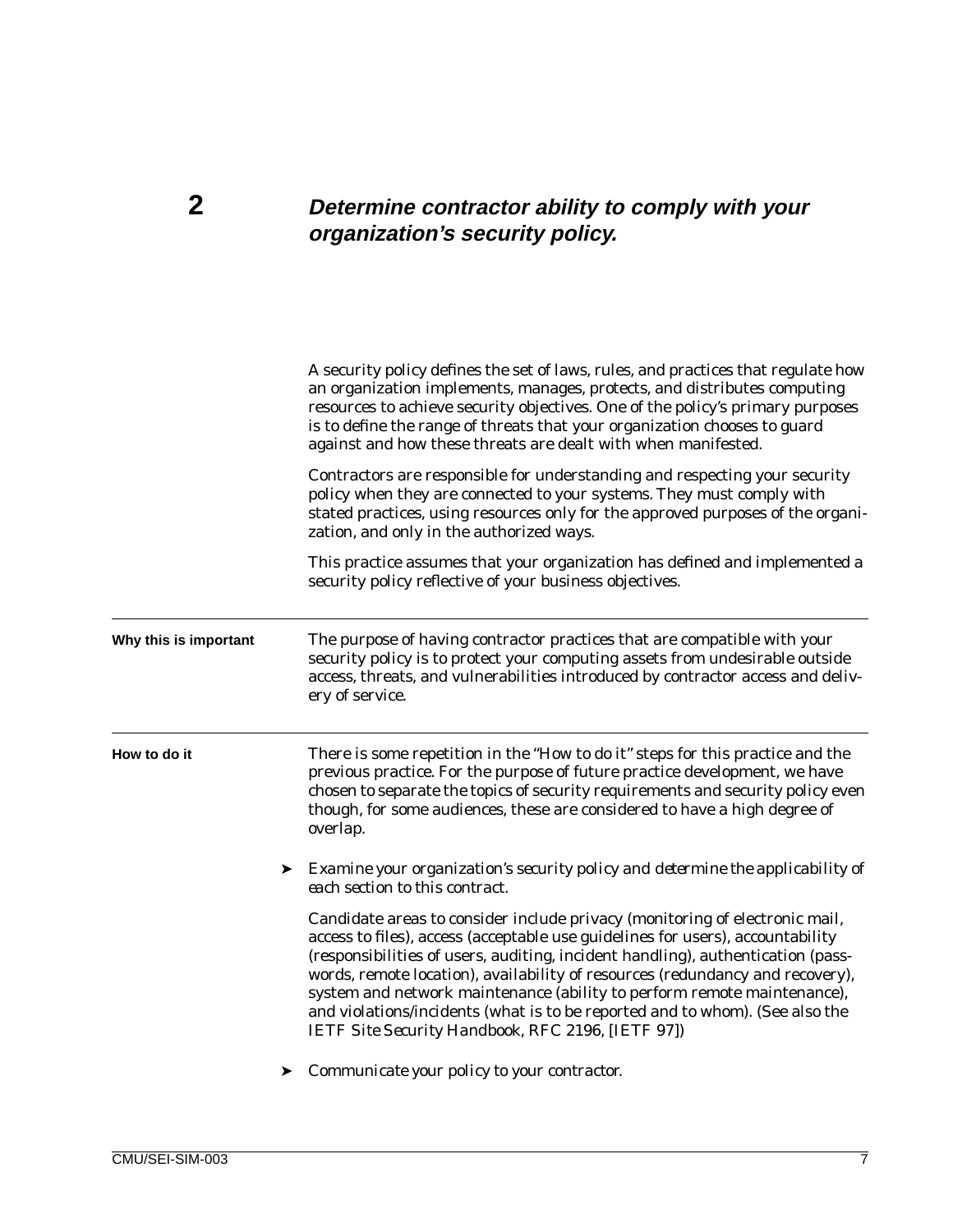|                              | Ensure that your contractor accepts your policy. Write this into the contract<br>terms and conditions and/or contract work statement.                                                                                                                                                                                                          |
|------------------------------|------------------------------------------------------------------------------------------------------------------------------------------------------------------------------------------------------------------------------------------------------------------------------------------------------------------------------------------------|
|                              | Require that your contractor demonstrate the ability to comply with your pol-<br>icy.                                                                                                                                                                                                                                                          |
|                              | Request references for other customers of the contractor and conduct an inter-<br>view with those customers to assess their level of satisfaction with the con-<br>tractor's ability to comply with security policy. Require that the contractor<br>demonstrate the required capabilities for and approach to security policy<br>enforcement.  |
| <b>Policy considerations</b> | Your organization's information technology security policy should                                                                                                                                                                                                                                                                              |
|                              | • include language that constrains access to only the organizational informa-<br>tion that is specifically required by an outside contractor to perform con-<br>tracted services and prohibits access to all other information. The penalties<br>for violating specified constraints should also be addressed (e.g., contract<br>termination). |
|                              | • address how your organization's information is handled and protected at<br>the contractor's facility/site                                                                                                                                                                                                                                    |
| Where to find updates        | The latest version of this practice, plus implementation details for selected<br>technologies, is available on the Web at URL                                                                                                                                                                                                                  |
|                              | http://www.cert.org/security-improvement/practices/p019.html                                                                                                                                                                                                                                                                                   |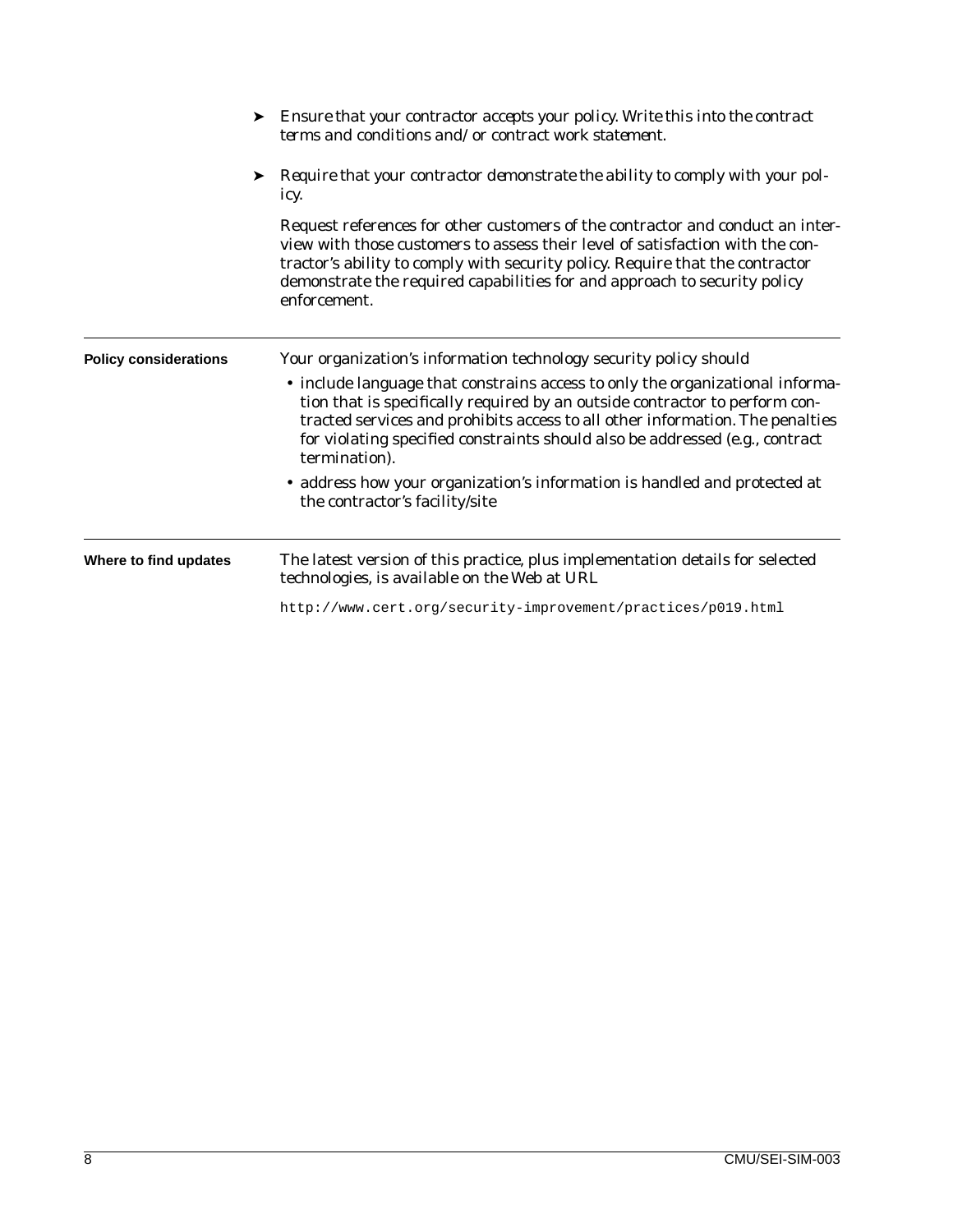### <span id="page-16-0"></span>**3 Require that the contractor software is installed and configured to operate securely.**

Contractor software must be configured and installed so that its installation and use do not compromise the security of your systems. Contractor software should be checked by your system administrator to ensure that it is intact as the contractor originally intended. Prior to installation, you are normally presented with a number of choices for configuration options or preferences. These choices should be made carefully by your contractor and system administrator to adhere to your security policy and balance your security and operational requirements. **Why this is important** It is critical to ensure that the contractor software is installed securely to protect both the newly installed software and your existing systems. As a result of installation, the complete software configuration must be documented and archived to establish a configuration management baseline. If the initial and subsequent installations are not properly baselined, there is no way to explicitly determine expected content, data, functionality, performance, or compliance with security requirements. Tracking changes to the baseline and any impacts resulting from those changes will not be possible. In addition, making informed decisions about configuration details (as opposed to automatically accepting the default settings) will support you in determining expected states of operation and will facilitate problem identification and solution formulation. Default settings can often change from version to version; if you rely upon default settings, what may have been installed securely in the initial version may not be installed securely in any subsequent version. **How to do it** ➤ *Make any necessary preparations to receive the contractor software.* This includes reserving appropriate computing and storage resources and conveying any configuration or operational constraints to the contractor. Carefully address the effects of any changes that must be made to your organization's configuration of operational networks and systems to accommodate the contractor's software. This step also includes limiting contractor access to only those portions of your networks and systems that are required for installation, assuming that the contractor is performing the installation. Consider logically or physically isolating the installation process and software to be installed.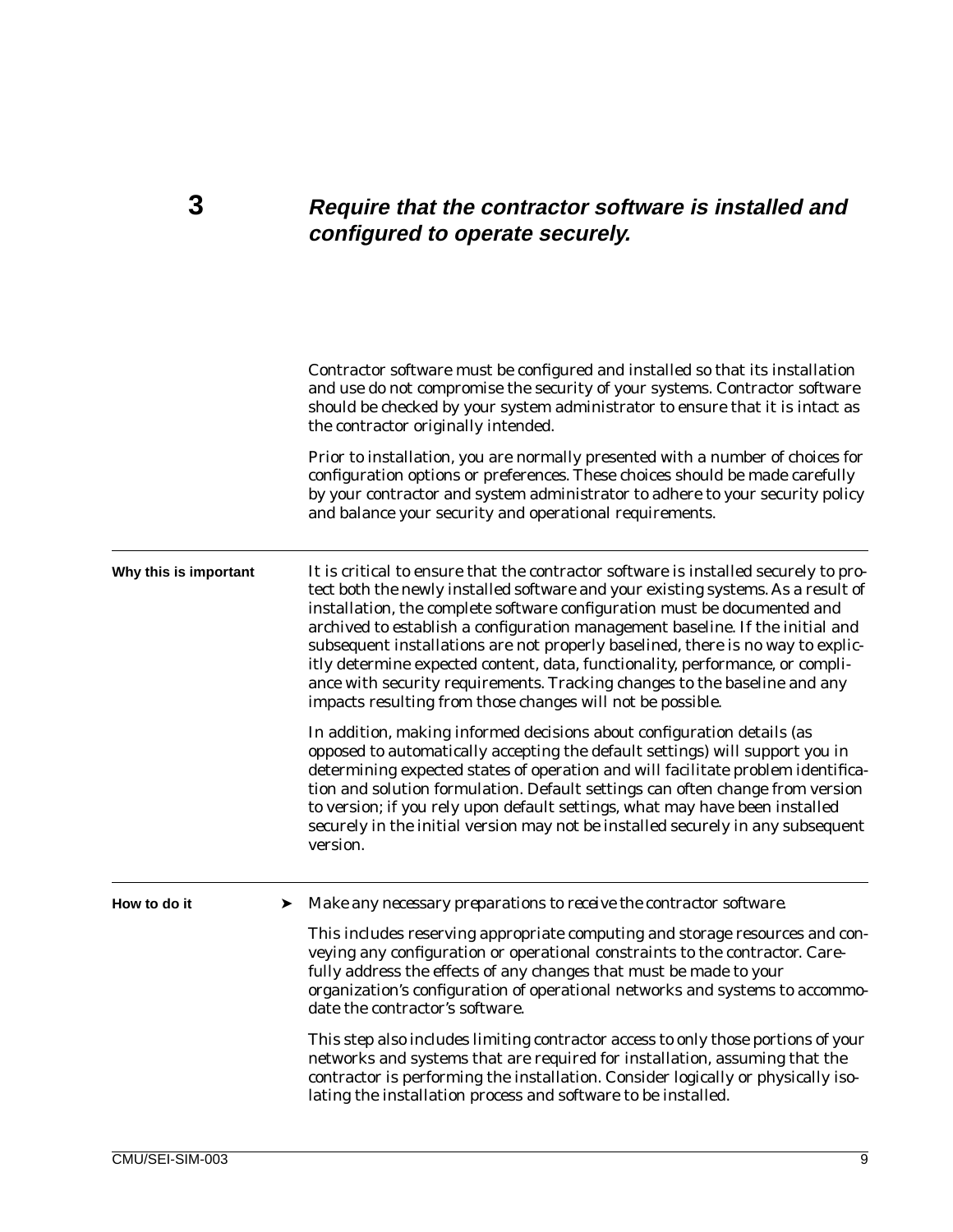Ensure that you have a way to return to the system and software configuration that existed prior to the installation of the contractor's software if there are problems with that software. A candidate procedure would be to perform a system backup, install the contractor software, and test the contractor software. If the test fails, uninstall the contractor software and restore your system to a known, previous state (represented by the backup). If the test succeeds, establish a new configuration and perform a new system backup.

#### ➤ *Document the contractor software configuration to be installed.*

This includes the source of the software (e. g., contractor organization, system, network, server, versions), date of configuration, responsible parties, approval signatures, and a test summary demonstrating that the installed configuration provides the agreed-to capabilities. The configurations to be recorded include all software modules (source and object) and cryptographic checksums from both the contractor site and your site, documentation, development tools, configuration management tools, and test cases used to demonstrate a successful installation.

#### ➤ *Create and record cryptographic checksums of the installed software.*

Create and record cryptographic checksums or other integrity-checking baseline information both before installation and after all installation and configuration choices have been made and installation has been successfully accomplished. You will use this information to periodically reverify the installed software, configuration, and date (notion of authoritative reference data for integrity checking).

Checksums should be kept on a separate server or a separate medium that is accessible only by trusted users. You might also consider the use of integritycheciing tools such as Tripwire for the generation and subsequent checking of digital signatures for all files.

#### ➤ *Verify the authenticity of the software being installed.*

Compare the installed configuration with the contractor's delivered configuration. This can be accomplished by the use of cryptographic checksums or a direct comparison with a known, trusted version of the software in combination with change detection (which detects changes to file attributes such as permissions, ownerships, modification time, and checksums as well as detecting new and missing files).

Ensure that no Trojan horses or viruses exist in the contractor software. Unixbased file- and system-integrity checking tools are available (e.g., Tripwire) as are virus scanners for PC-based systems.

#### ➤ *Configure the contractor software to operate securely.*

Default configuration settings are often optimized to achieve the most desirable performance. Satisfying security requirements will usually necessitate a different configuration. Failure to change from the default or preferred config-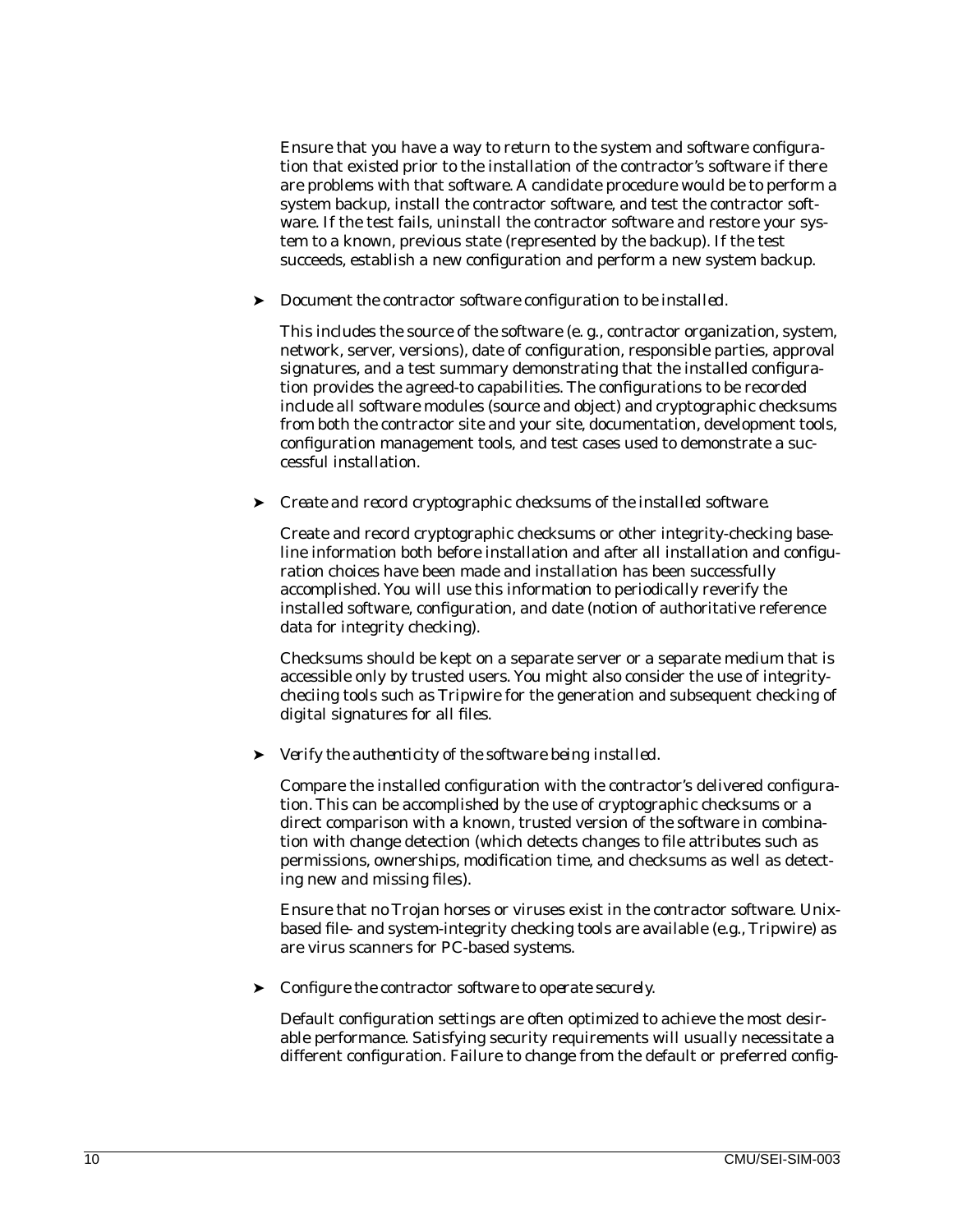|                       | uration will likely make the contractor software, and potentially other related<br>systems and software, vulnerable to attack. Ensure the contractor pays partic-<br>ular attention to configuration settings for logging and access control.   |
|-----------------------|-------------------------------------------------------------------------------------------------------------------------------------------------------------------------------------------------------------------------------------------------|
|                       | Evaluate the features of the technology being installed and its operational<br>environment to assist in performing this step. For example, for Unix and Win-<br>dows NT, grant the least privilege/access required to perform the installation. |
|                       | $\triangleright$ To the extent possible, ensure the contractor thoroughly tests their software in a<br>non-production environment prior to moving the software into your operational<br>systems.                                                |
|                       | If the installation must be performed remotely from your facility and network,<br>ensure that all communications are performed securely.                                                                                                        |
| Where to find updates | The latest version of this practice, plus implementation details for selected<br>technologies, is available on the Web at URL                                                                                                                   |
|                       | http://www.cert.org/security-improvement/practices/p020.html                                                                                                                                                                                    |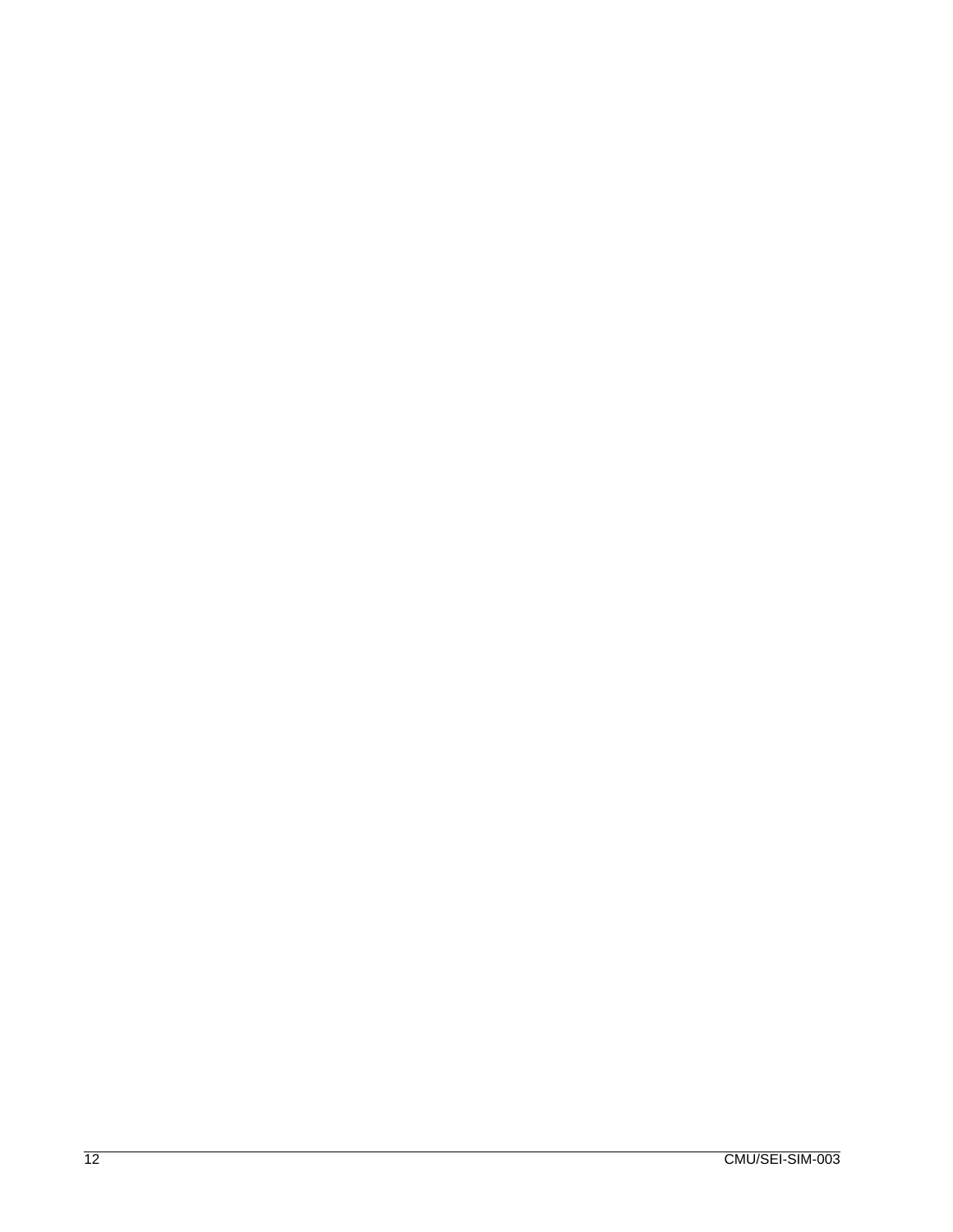### <span id="page-20-0"></span>**4 Require that the contractor communicate securely with your site when operating remotely.**

|                       | It is increasingly common for organizations to provide their contractors with<br>the ability to remotely access hosts on the organization's internal networks. If<br>this is the case for your contractor, you must establish policies and procedures<br>for secure communications. In addition, you must implement technologies<br>that provide strong authentication and secure communications between hosts,<br>particularly when the remote connection takes place over any network that is<br>not completely under your organization's control, e.g., the contractor logs into<br>your internal hosts via the Internet or uses dial-in access via the public tele-<br>phone network. |
|-----------------------|-------------------------------------------------------------------------------------------------------------------------------------------------------------------------------------------------------------------------------------------------------------------------------------------------------------------------------------------------------------------------------------------------------------------------------------------------------------------------------------------------------------------------------------------------------------------------------------------------------------------------------------------------------------------------------------------|
| Why this is important | Commonly used applications transmit data between hosts in clear text, i.e.<br>unencrypted. Without additional security measures, these data may be inter-<br>cepted during transit, thus providing the interceptor a verbatim record of the<br>data as it travels over the network between the hosts. As a result, the security<br>risks that may arise include                                                                                                                                                                                                                                                                                                                           |
|                       | • Unauthorized access. Information about users, authentication processes,<br>and host and network configurations intercepted in transit may be<br>employed by intruders to gain unauthorized access to your organization's<br>internal networks. Successful attacks against your organization's internal<br>networks may lead to the capture, modification, and destruction of data.<br>Compromised systems may subsequently be subverted by intruders to<br>launch attacks against other internal and external systems.                                                                                                                                                                  |
|                       | • Loss of confidentiality. Interception of sensitive data may include pass-<br>words and the contents of sensitive documents exchanged between the com-<br>municating hosts. Compromised information may subsequently be<br>inappropriately disclosed, abused to misrepresent your organization, or<br>used to execute an attack on your organization.                                                                                                                                                                                                                                                                                                                                    |
|                       | • Denial of service. Information about applications and host and network con-<br>figurations intercepted during transit may be employed by attackers to<br>bombard, divert, or block your organization's network services, thereby<br>denying access to those services by authorized users.                                                                                                                                                                                                                                                                                                                                                                                               |
|                       | You must assume that the contractor's network, software, and their access to<br>your networks and systems may be compromised and, as a result, you must<br>protect your assets accordingly.                                                                                                                                                                                                                                                                                                                                                                                                                                                                                               |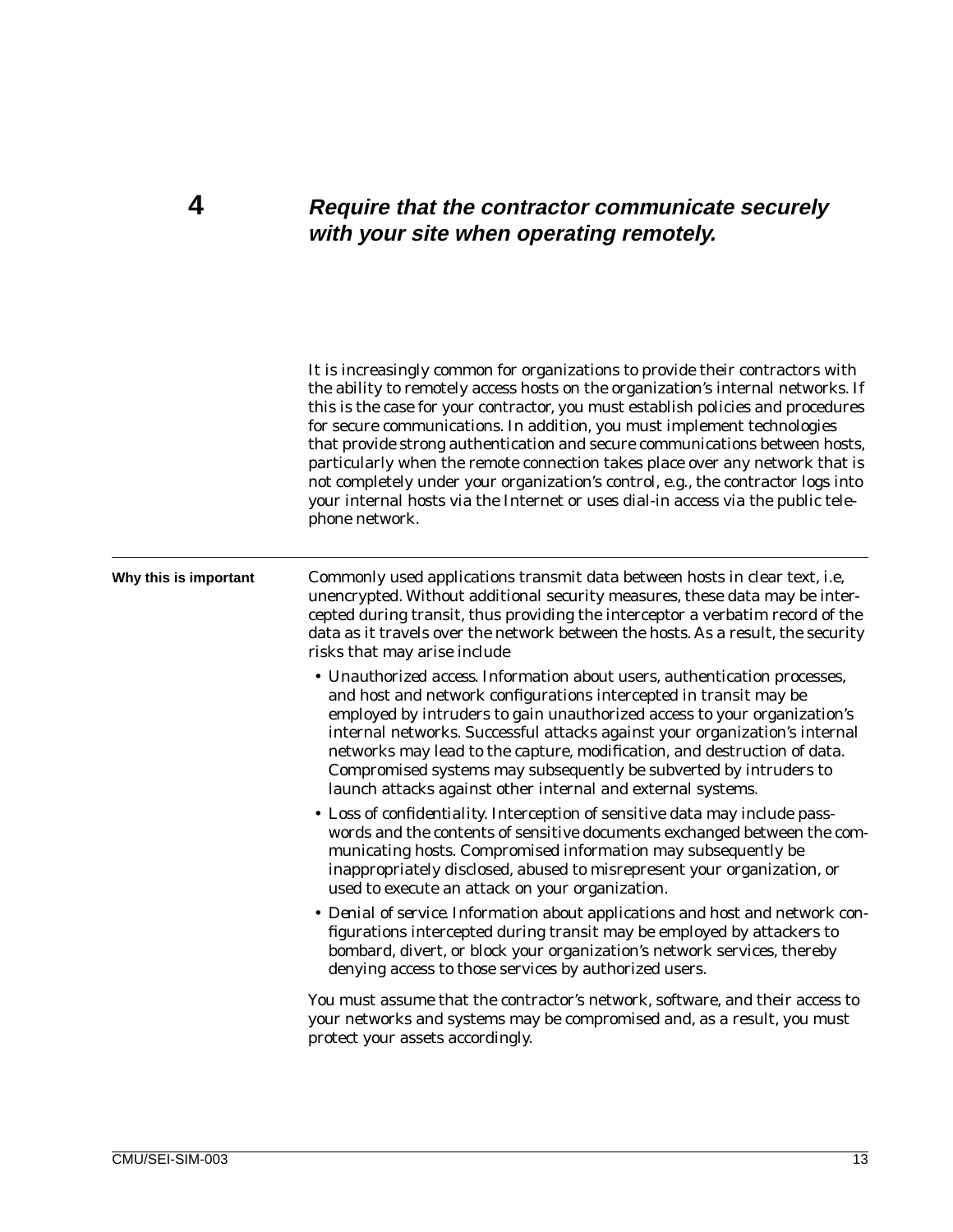| How to do it          | $\blacktriangleright$ Authenticate the communicating hosts.                                                                                                                                                                                                                                                                                         |
|-----------------------|-----------------------------------------------------------------------------------------------------------------------------------------------------------------------------------------------------------------------------------------------------------------------------------------------------------------------------------------------------|
|                       | Use a strong public key (asymmetric) encryption method such as RSA to<br>authenticate all connections between hosts.                                                                                                                                                                                                                                |
|                       | As examples, RSA is implemented within Secure Shell (ssh) and PGP. The<br>Kerberos authentication system provides both client/server and user authenti-<br>cation. It is available for both the Unix and PC environments.                                                                                                                           |
|                       | Provide the required authentication technology and keys to the contractor. Do<br>not rely on IP addresses and Domain Name Service (DNS) for authentication<br>of hosts over insecure channels. Using certain operating system mechanisms<br>(e.g., .rhosts and hosts.equiv in Unix) can make your connection susceptible to<br>IP and DNS spoofing. |
|                       | $\blacktriangleright$ Authenticate the external (contractor) user.                                                                                                                                                                                                                                                                                  |
|                       | If possible, use a strong public key method to authenticate the external user. If<br>not, a range of other technologies can be employed. These include one-time<br>passwords, a cryptographic challenge-response protocol, or a token device<br>such as a smart card.                                                                               |
|                       | $\triangleright$ Upon successful authentication, encrypt all subsequent communications<br>between hosts and users for the exchange of sensitive information.                                                                                                                                                                                        |
|                       | Use strong block-cipher technologies such as DES (CBC mode), Triple-DES,<br>IDEA, Blowfish, RC2, or RC5 to secure communications between hosts. Pri-<br>vate key block-cipher technologies are much faster for bulk encryption of data<br>than public key.                                                                                          |
|                       | Consider ssh or secure Telnet for conducting a secure session.                                                                                                                                                                                                                                                                                      |
|                       | Consider PGP or Secure MIME for the exchange of electronic mail and files.                                                                                                                                                                                                                                                                          |
|                       | Document, monitor, and reset connection states.                                                                                                                                                                                                                                                                                                     |
|                       | Data to be documented should include the remote host name and address, the<br>method used for host and user authentication, user id, time of connection start<br>and end, connection status, and specific circumstance by which a connection<br>was lost, if possible.                                                                              |
|                       | The state of all active connections (dialup or direct) should be monitored and,<br>upon failure or disconnect, be immediately terminated and reset. Modems and<br>other applicable intermediate devices and software should also be reset auto-<br>matically upon loss of connection to prevent hijacking of those connections.                     |
| Where to find updates | The latest version of this practice, plus implementation details for selected<br>technologies, is available on the Web at URL                                                                                                                                                                                                                       |
|                       | http://www.cert.org/security-improvement/practices/p021.html                                                                                                                                                                                                                                                                                        |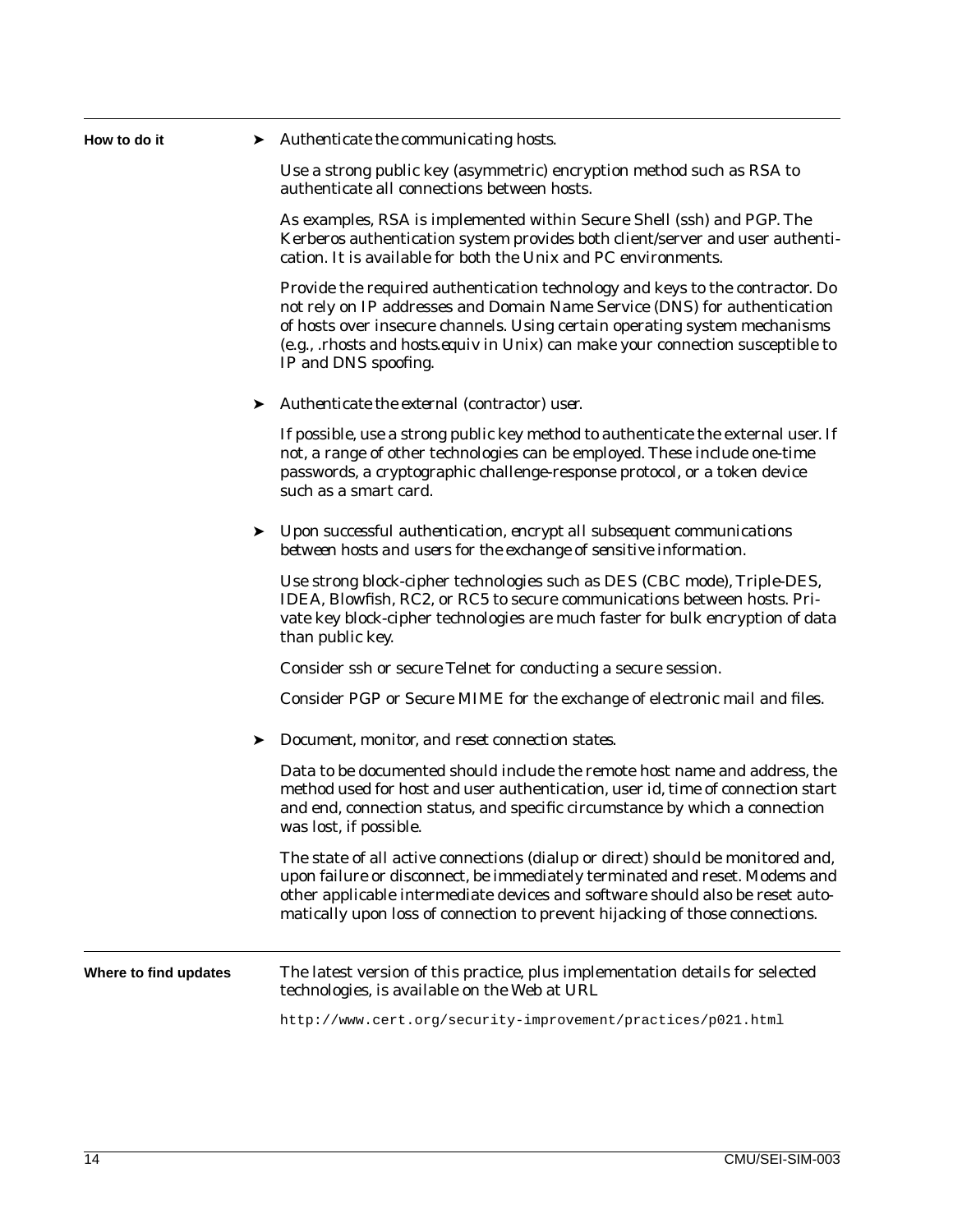## <span id="page-22-0"></span>**5 Control contractor access to your systems.**

|                       | You have several decisions to make related to providing contractor access to<br>your organization's systems, e. g., when, for how long, and for what purpose.<br>The contractor should be granted access only as needed to perform their con-<br>tracted services. This access needs to be strictly controlled and enforced. You<br>should also apply the principles of least privilege (contractor access to<br>resources should be authorized only for the resources required to perform the<br>task) and timely revocation of trust (contractor access to resources should per-<br>sist only as long as needed to perform the task). |
|-----------------------|-----------------------------------------------------------------------------------------------------------------------------------------------------------------------------------------------------------------------------------------------------------------------------------------------------------------------------------------------------------------------------------------------------------------------------------------------------------------------------------------------------------------------------------------------------------------------------------------------------------------------------------------|
| Why this is important | Outside access to your systems can interfere with your business-critical pro-<br>cessing if it is not carefully managed and controlled. Understanding what is<br>going to be done during the time that the contractor is accessing your systems<br>will permit you to identify potential problems resulting from resource conflicts<br>and to schedule such access to minimize interruptions to your normal opera-<br>tions.                                                                                                                                                                                                            |
|                       | If the contractor is accessing your systems remotely, you must assume that<br>the contractor's network, software, and their access to your networks and sys-<br>tems may be compromised. This includes assuming that any member of the<br>contractor's staff can try to access your organization's systems and data at any<br>time that they choose, with or without your knowledge. You want to minimize<br>the length of time that the contractor is remotely connected to your systems to<br>minimize this risk.                                                                                                                     |
| How to do it          | When contractor processing can be explicitly scheduled                                                                                                                                                                                                                                                                                                                                                                                                                                                                                                                                                                                  |
|                       | To the extent possible, isolate the contractor hosts and software from the rest<br>of your network. This can be accomplished via a range of solutions including<br>using a separate subnet, filters, or a firewall to restrict traffic.                                                                                                                                                                                                                                                                                                                                                                                                 |
| ➤                     | Require that the contractor notify you in advance when access is needed.                                                                                                                                                                                                                                                                                                                                                                                                                                                                                                                                                                |
| ➤                     | Require that the contractor describe exactly what actions will be taken when<br>they access your system.                                                                                                                                                                                                                                                                                                                                                                                                                                                                                                                                |
|                       | To effectively prepare for such access, you need a very good understanding of<br>the tasks being performed and their ramifications. This can be accomplished<br>through the use of checklists.                                                                                                                                                                                                                                                                                                                                                                                                                                          |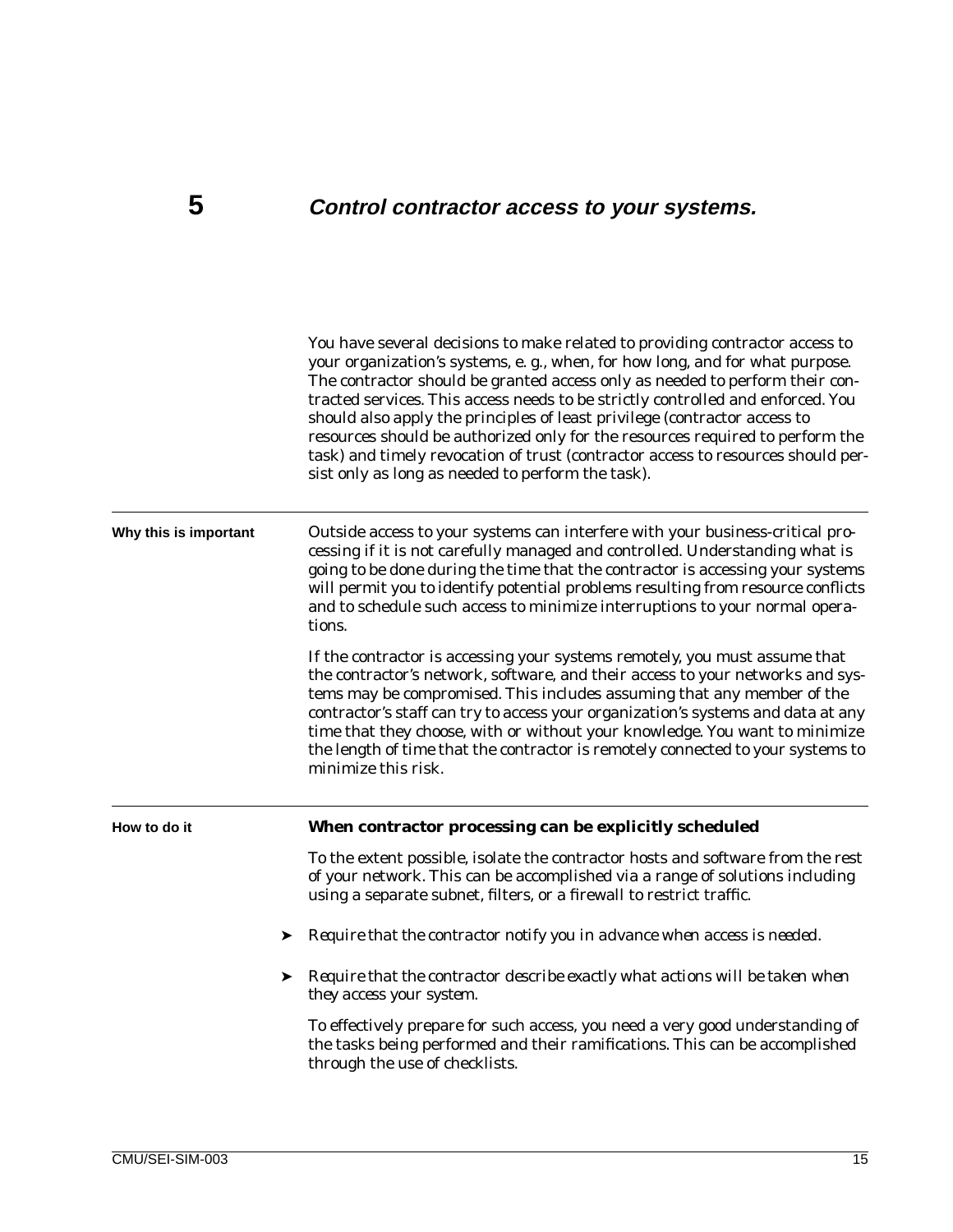➤ *Analyze the impact of the task on other business-critical functions.*

Reschedule or disallow access if the contractor task interferes with those functions.

While it is expected that availability may be affected when contractor software upgrades are being installed, ensure that contractor activities will not create an extended denial of service condition, i.e., minimize the downtime of any business-critical functions. This can be accomplished by scheduling this task to occur during off hours.

➤ *Allow contractor connectivity to your systems only when a scheduled task is to be performed. Disable access at other times.*

#### **When contractor processing must occur 24 hours a day or in an emergency**

➤ *Establish pre-arranged procedures for 24-hour and emergency access as part of contract negotiations.*

An example of such a procedure would be for the contractor to notify the oncall system administrator to arrange access prior to performing the service. The system administrator would be responsible for monitoring access and examining all relevant logs.

An alternate example would be for the contractor to perform the service and then call the system administrator immediately (or in parallel).

Decisions to be made as part of these procedures include

- when and under what conditions your system administrator notifies the contractor
- when and under what conditions the contractor notifies your system administrator
- access procedures and limitations
- the means for enabling recording of all events, activities, changes, decisions, results, etc.

| <b>Policy considerations</b> | Your organization's information technology security policy should<br>• include language that constrains access to only that organizational infor-<br>mation that is specifically required by an outside contractor to perform con-<br>tracted services and prohibits access to all other information. The penalties<br>for violating specified constraints should also be addressed (e.g., contract<br>termination). |
|------------------------------|----------------------------------------------------------------------------------------------------------------------------------------------------------------------------------------------------------------------------------------------------------------------------------------------------------------------------------------------------------------------------------------------------------------------|
| Where to find updates        | The latest version of this practice, plus implementation details for selected<br>technologies, is available on the Web at URL                                                                                                                                                                                                                                                                                        |
|                              | http://www.cert.org/security-improvement/practices/p022.html                                                                                                                                                                                                                                                                                                                                                         |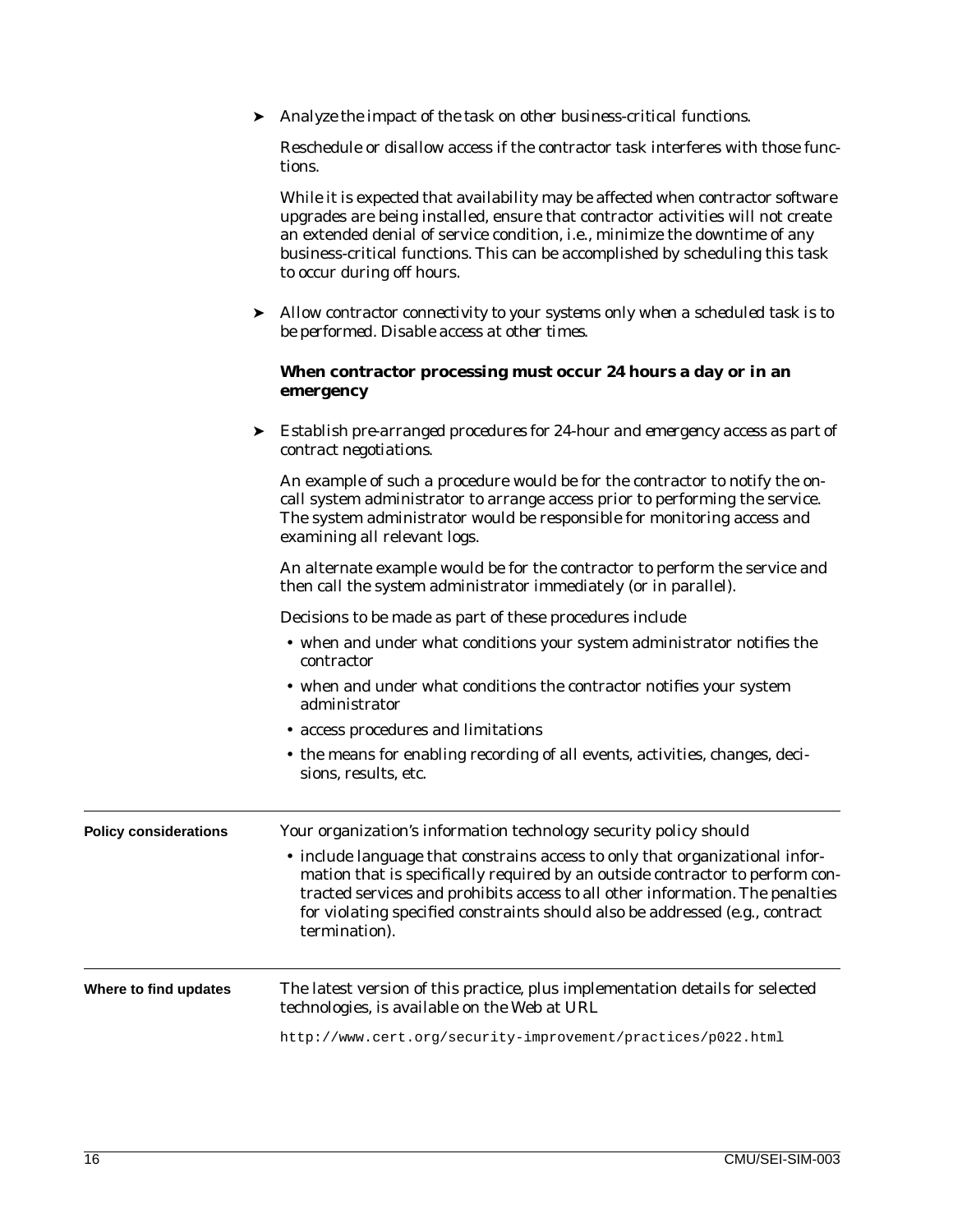### <span id="page-24-0"></span>**6 Look for unexpected changes to directories and files.**

should be checked. The more mission- or security-critical the file, the more fre-

It is critical that you actively monitor contractor access to and processing on your systems and networks including the examination of all relevant directories and files. The file systems in your network environment contain a variety of software and data files. Unexpected changes in directories and files, especially those to which access is normally restricted, may be an indication that an intrusion has occurred. Changes may include modifying, creating, or deleting directories and files. What makes such changes *unexpected* may depend on who changed them and where, when, and how the changes were made. **Why this is important** Intruders often substitute, modify, and damage files on systems to which they have gained access. To hide their presence on your systems, it is common for intruders to replace system programs with substitutes that perform the same functions but exclude information that could reveal their illicit activities. They also often modify system log files to remove traces of their activities. By masking their presence on a compromised system, intruders prolong the time they have to use that system for their purposes. In several notable cases, the presence of intruders on compromised systems was not discovered until many months after the initial intrusion occurred. Intruders may also create new files on your systems. For example, they may install *backdoor* programs or tools used to gain privileged access on the system. Intruders also make use of the disk space on compromised systems to store their tools and contraband. Private data files and files containing mission-critical information are common targets of modification or corruption by intruders. Information about your organization that is accessible to the public or to subscribers via public networks and the Internet is also a common target. Several documented cases exist of prominent organizations that have had their Web sites modified to include offensive content and other erroneous information. How to do it → *Establish priorities and schedules.* Examine the files on your system and prioritize the frequency with which they

quent the checking should be.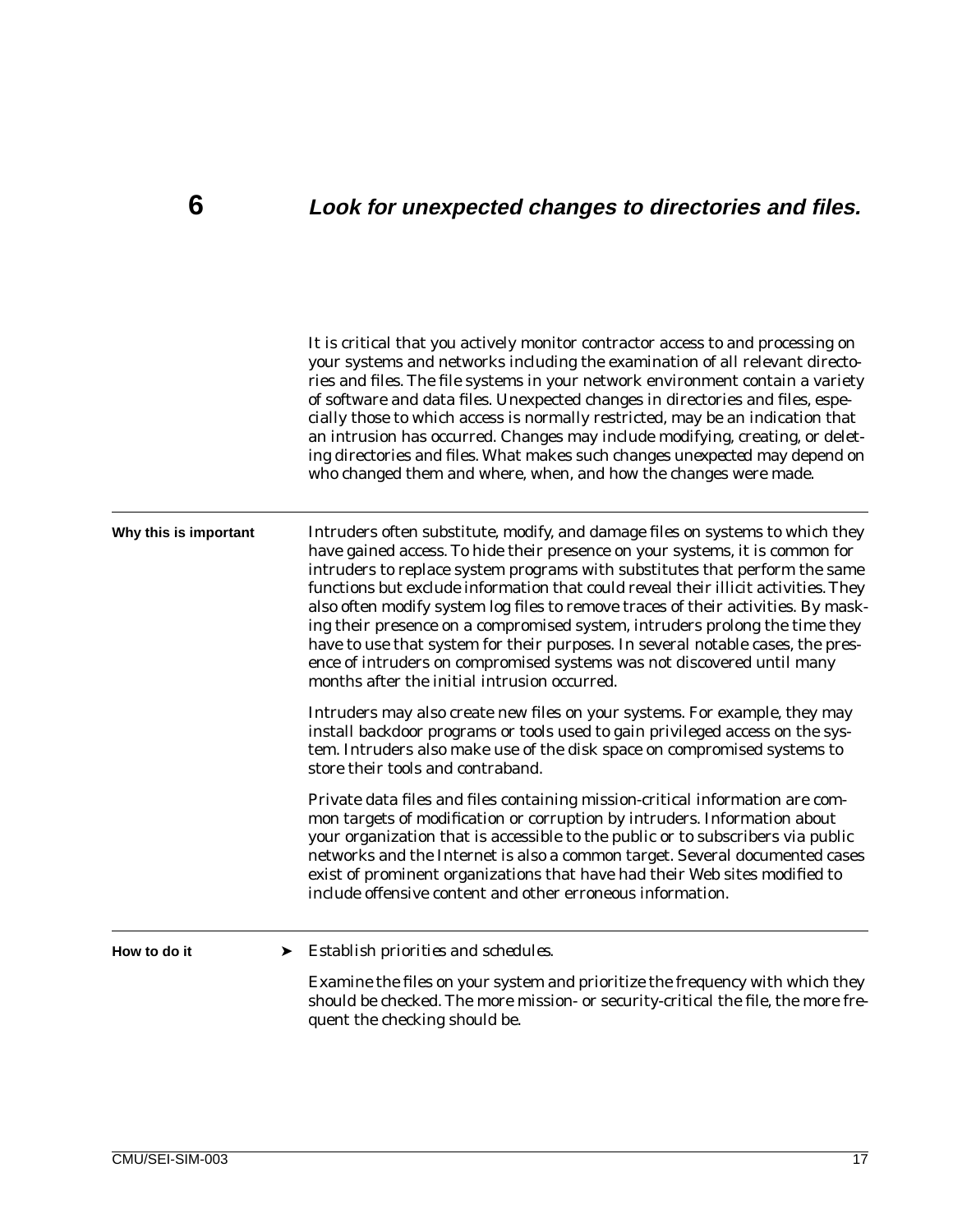#### ➤ *Maintain authoritative reference data for critical files and directories.*

For each file and directory, the authoritative reference data you maintain should provide enough information for you to be able to identify changes to

- location in the file system
- alternate paths to it, via links, aliases, or shortcuts
- contents of files, entries in directories
- exact size, and if possible, file system units allocated
- time and date indicating when the file or directory was created and last modified
- ownership and access permission settings, including execution privilege settings for software

Use robust cryptographic checksum technologies to generate a checksum for each file. Keep authoritative copies of files and checksums on write-protected or read-only media stored in a physically secure location.

➤ *Verify the integrity of directories and files according to your established schedule.*

Compare the attributes and contents of files and directories to the authoritative reference (either complete copies or cryptographic checksums). Identify any files and directories whose contents or other attributes have changed.

Always access authoritative reference information directly from its secured, read-only media. Never transmit authoritative reference information over unsecured network connections.

- ➤ *Identify any missing files or directories.*
- ➤ *Identify any new files and directories.*

Pay special attention to any new program files and their associated execution privilege settings.

➤ *Investigate any unexpected changes among those you have identified.*

If any changes cannot be attributed to authorized activity, initiate your intrusion-response procedures immediately.

Report the incident to your organization's designated security point of contact.

| <b>Policy considerations</b> | Your organization's networked systems security policy should                                                                                                                                                                            |
|------------------------------|-----------------------------------------------------------------------------------------------------------------------------------------------------------------------------------------------------------------------------------------|
|                              | • Define the responsibilities and authority of systems administrators and<br>security personnel to examine file systems on a regular basis for unex-<br>pected changes. Users should be told about such authority and examina-<br>tion. |
|                              | • Require users to report any unexpected changes to their software and data<br>files to system administrators or your organization's designated security<br>point of contact.                                                           |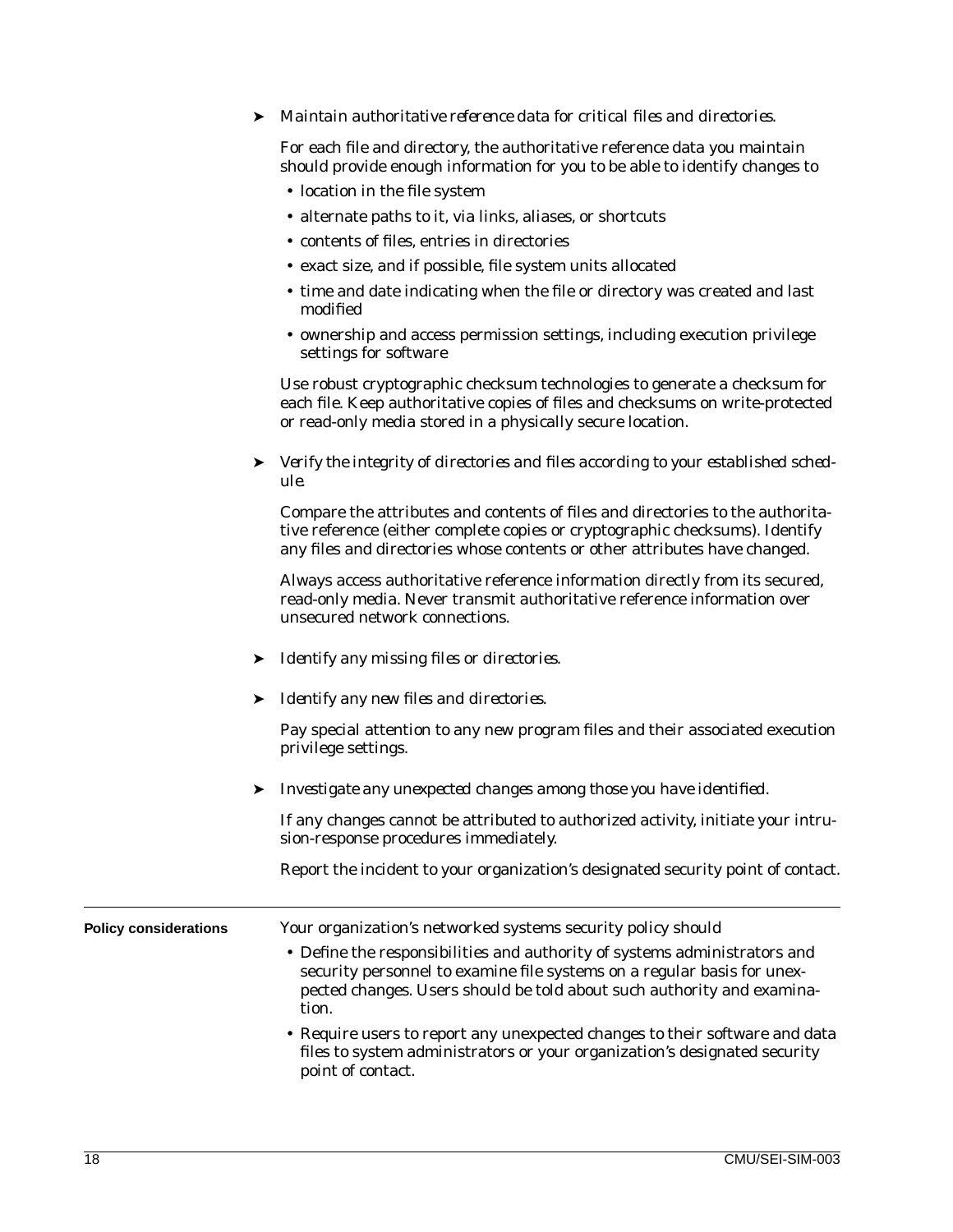| <b>Other information</b> | As authorized and expected changes are made to files and directories, you will<br>need to perform your organization's procedures for securely updating your<br>authoritative reference data.                                                                                                                                                                                                                                                                 |  |
|--------------------------|--------------------------------------------------------------------------------------------------------------------------------------------------------------------------------------------------------------------------------------------------------------------------------------------------------------------------------------------------------------------------------------------------------------------------------------------------------------|--|
|                          | Some kinds of important files are expected to change frequently (perhaps sev-<br>eral times per second); these include system log files, transaction log files, and<br>database tables. In general, the techniques described above will not be partic-<br>ularly useful in distinguishing normal changes to such files from those that<br>might have been caused by intruders. Techniques based on transaction audit-<br>ing are more useful in these cases. |  |
| Where to find updates    | The latest version of this practice, plus implementation details for selected<br>technologies, is available on the Web at URL                                                                                                                                                                                                                                                                                                                                |  |
|                          | http://www.cert.org/security-improvement/practices/p002.html                                                                                                                                                                                                                                                                                                                                                                                                 |  |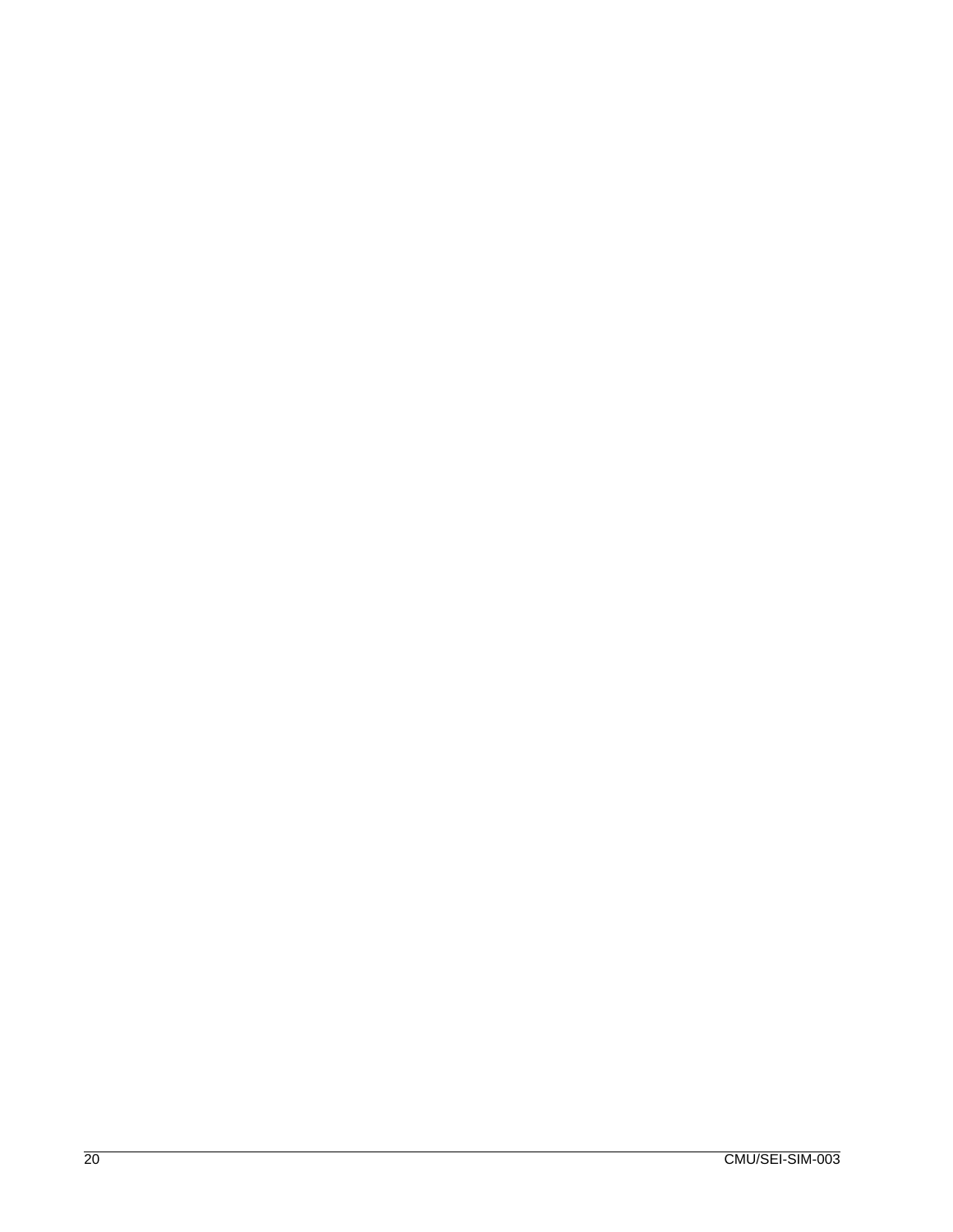## <span id="page-28-0"></span>**7 Inspect your system and network logs.**

|                               | to detect intrusions.         | It is critical that you actively monitor contractor access to and processing on<br>your systems and networks including the examination of all relevant system<br>and network logs. Frequently, intruders leave traces of their actions in system<br>log files. Hence, checking system and network log files periodically is one way                                                                          |
|-------------------------------|-------------------------------|--------------------------------------------------------------------------------------------------------------------------------------------------------------------------------------------------------------------------------------------------------------------------------------------------------------------------------------------------------------------------------------------------------------|
| Why this is important         | tainment procedures.          | Logs may contain evidence of unusual and unexpected activities that have<br>occurred on the system or network. Such log entries may indicate that some-<br>one has compromised or tried to compromise the system. By looking at log files<br>on a regular basis, you may be able to identify attempted or successful intru-<br>sions soon after they occur and initiate the proper damage-prevention or con- |
| <b>Background information</b> | tained in logs.               | Log files vary depending on the operating system, application software run-<br>ning on the system, and logging configuration you have chosen. Multiuser<br>operating systems often provide more extensive logging capabilities than do<br>single-user operating systems. Table 1 describes information typically con-                                                                                        |
|                               | <b>Type of Log</b>            | <b>Information Contained in the Log</b>                                                                                                                                                                                                                                                                                                                                                                      |
|                               | user activity                 | • login activity<br>• changes in user identity<br>• file accesses by the user<br>· authorization information<br>• authentication information                                                                                                                                                                                                                                                                 |
|                               | process activity              | • commands run by users<br>• running-process information including program name,<br>user, start and stop times, and execution parameters                                                                                                                                                                                                                                                                     |
|                               | system activity               | • restarts and shutdowns of the system<br>· administrative logins                                                                                                                                                                                                                                                                                                                                            |
|                               | network<br>connections        | • details (when, where, what kind) of connections<br>attempted or established with the system<br>• details of connections established from the system                                                                                                                                                                                                                                                        |
|                               | network traffic<br>monitoring | • records of all network traffic transactions                                                                                                                                                                                                                                                                                                                                                                |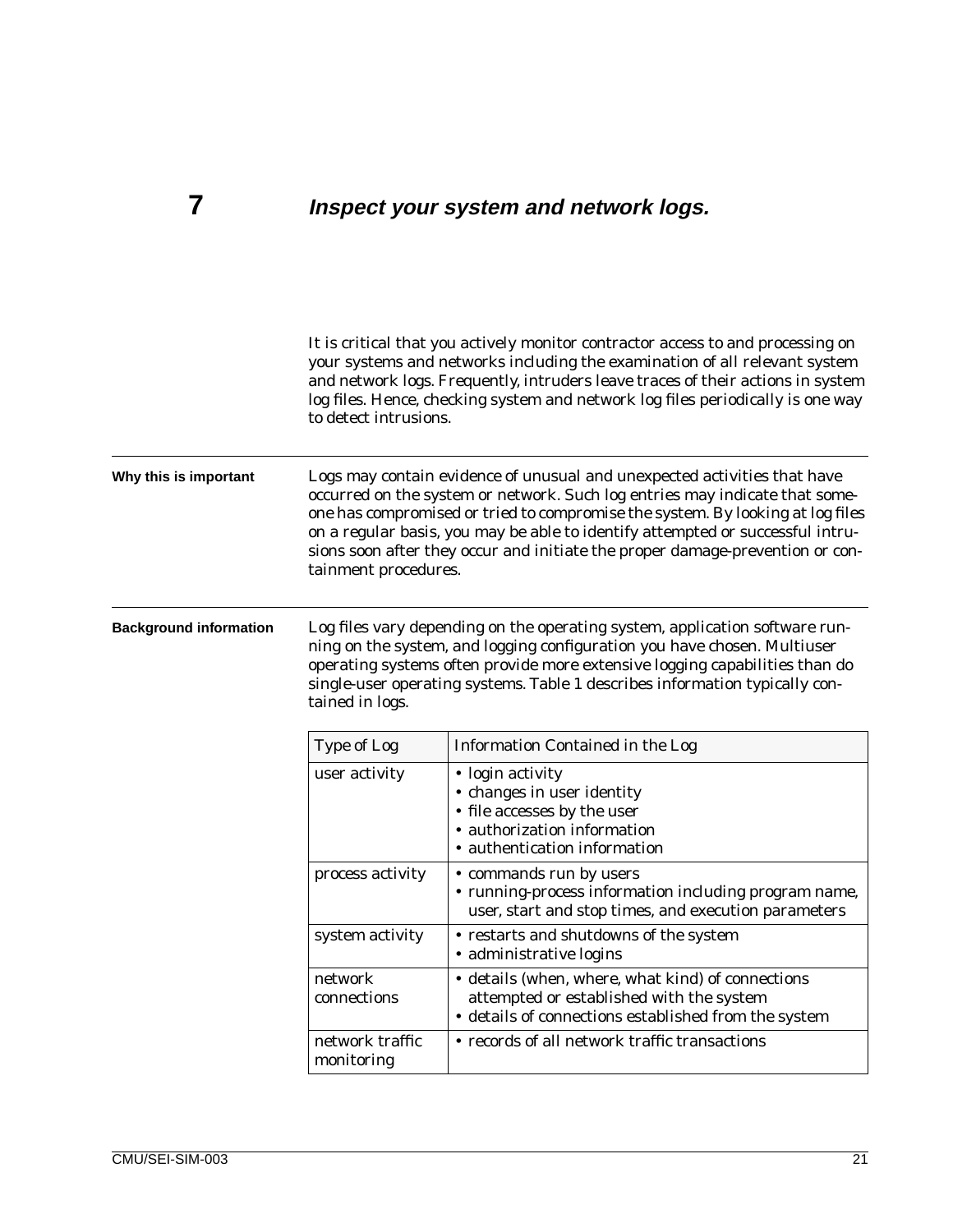How to do it ► *Periodically inspect each type of log file.* 

We recommend that each log file be inspected at least daily.

Look for evidence of unusual or unexpected activity. One benefit of periodic inspections is that, over time, you will become increasingly familiar with the signs of *usual* and *expected* activity. This will make it easier to recognize the unusual and unexpected.

The table below summarizes unusual or unexpected activities that may be reported in each log type. For operating systems that support different levels of user privilege, be sure to look for unusual activity by users at all levels.

| <b>Type of Log</b>            | <b>Unusual or Unexpected Activities</b>                                                                                                                                                                                                                                                                                                                                                                                                                                                                                                                                                                                                                                              |
|-------------------------------|--------------------------------------------------------------------------------------------------------------------------------------------------------------------------------------------------------------------------------------------------------------------------------------------------------------------------------------------------------------------------------------------------------------------------------------------------------------------------------------------------------------------------------------------------------------------------------------------------------------------------------------------------------------------------------------|
| user activity                 | • repeated failed login attempts<br>• logins from unexpected locations<br>· logins at unusual times of day<br>· unusual attempts to change user identity<br>• unusual processes run by users<br>• unauthorized attempts to access restricted files                                                                                                                                                                                                                                                                                                                                                                                                                                   |
| process activity              | • processes that are run at unexpected times<br>• processes that have terminated prematurely<br>· unusual processes (i.e., those not due to normal, autho-<br>rized activities)                                                                                                                                                                                                                                                                                                                                                                                                                                                                                                      |
| system activity               | • unexpected shutdowns<br>• unexpected reboots                                                                                                                                                                                                                                                                                                                                                                                                                                                                                                                                                                                                                                       |
| network<br>connections        | • connections to or from unusual locations<br>• repeated failed connection attempts and their origina-<br>tion and destination addresses and ports<br>• connections made at unusual times<br>• unexpected network traffic (i.e., contrary to your fire-<br>wall configuration or unexpected traffic volume)                                                                                                                                                                                                                                                                                                                                                                          |
| network traffic<br>monitoring | • sweeps of your network address space for various ser-<br>vices, indicating attempts to identify hosts on your net-<br>work and the services they run<br>• repeated half-open connections (may signify IP spoof-<br>ing attempts, or denial of service activity)<br>• successive attempts to connect to unusual services on<br>your network's hosts<br>• transactions originating outside your network with<br>destinations also outside your network (signifying traf-<br>fic that should not be traversing your network)<br>• sequential (attempted) connections to specific services<br>signifying someone trying to run network-probing tools<br>against your networked systems |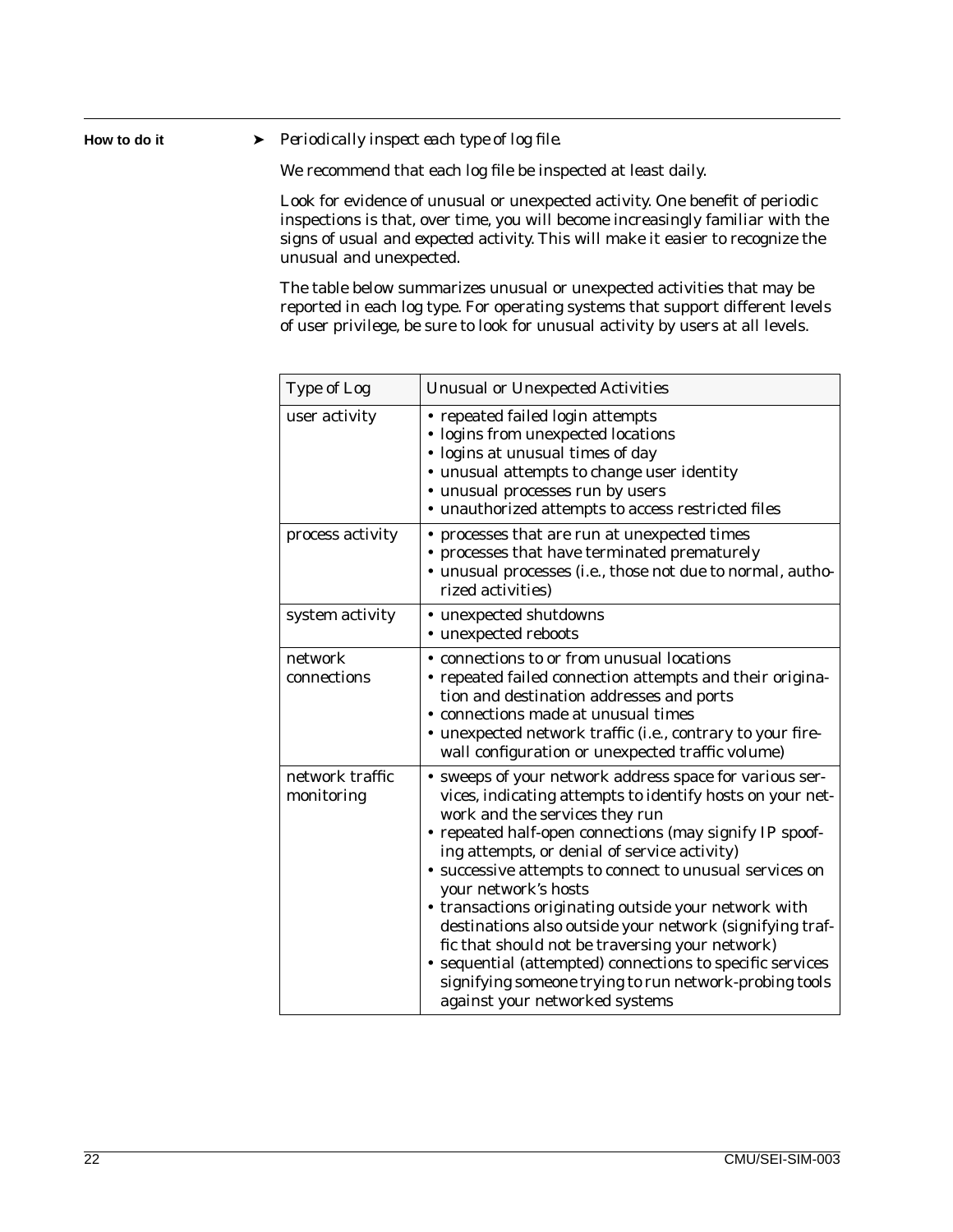|                              |   | Document any unusual entries that you discover.                                                                                                                                                                                                                                                                                 |
|------------------------------|---|---------------------------------------------------------------------------------------------------------------------------------------------------------------------------------------------------------------------------------------------------------------------------------------------------------------------------------|
|                              |   | Over time, you may see recurring kinds of unusual log file entries. Maintain-<br>ing records of such entries and what you determined to be their causes will<br>help you and others to understand new occurrences more quickly and accu-<br>rately.                                                                             |
|                              | ➤ | Investigate each documented abnormality.                                                                                                                                                                                                                                                                                        |
|                              |   | Ask yourself questions such as                                                                                                                                                                                                                                                                                                  |
|                              |   | • Can it be explained by the activities of an authorized user? (e.g., the user<br>really was in Cairo last week and connected to the network)                                                                                                                                                                                   |
|                              |   | • Can it be explained by known system activity? (e.g., there was a power out-<br>age that caused the system to reboot)                                                                                                                                                                                                          |
|                              |   | • Can it be explained by authorized changes to programs? (e.g., the mail log<br>showed abnormal behavior because the system programmer made a mis-<br>take when the software was modified)                                                                                                                                      |
|                              |   | Example 1 Report all confirmed evidences of intrusion (or attempted intrusion) to your<br>organization's internal security point of contact.                                                                                                                                                                                    |
|                              | ➤ | Read security bulletins from trustworthy sources (e.g., $CERT^{\otimes}$ advisories and<br>summaries <sup>1</sup> ) and other security publications regularly.                                                                                                                                                                  |
|                              |   | This can increase your understanding of current intruder activities and meth-<br>ods, and you can use this information to improve what you look for in log files.                                                                                                                                                               |
| <b>Policy considerations</b> |   | Your organization's networked systems security policy should:                                                                                                                                                                                                                                                                   |
|                              |   | • Specify that log files be inspected on a regular basis by authorized person-<br>nel, and that anomalies be recorded and reported to your organization's<br>designated security point of contact.                                                                                                                              |
| <b>Other information</b>     |   | If your site has large networks of systems with many log files to inspect, con-<br>sider using tools that collect and consolidate log file information. Over time,<br>you will learn what is normal for your environment. You should integrate this<br>knowledge into your site's specific procedures for inspecting log files. |
|                              |   | Also, as you acquire, modify, or retire systems, your log review procedures may<br>need to change. Make sure that your site's procedures are appropriate for your<br>current technology.                                                                                                                                        |
| Where to find updates        |   | The latest version of this practice, plus implementation details for selected<br>technologies, is available on the Web at URL                                                                                                                                                                                                   |
|                              |   | http://www.cert.org/security-improvement/practices/p003.html                                                                                                                                                                                                                                                                    |
|                              |   |                                                                                                                                                                                                                                                                                                                                 |

1. See http://www.cert.org and ftp://info.cert.org/pub/cert\_advisories/ .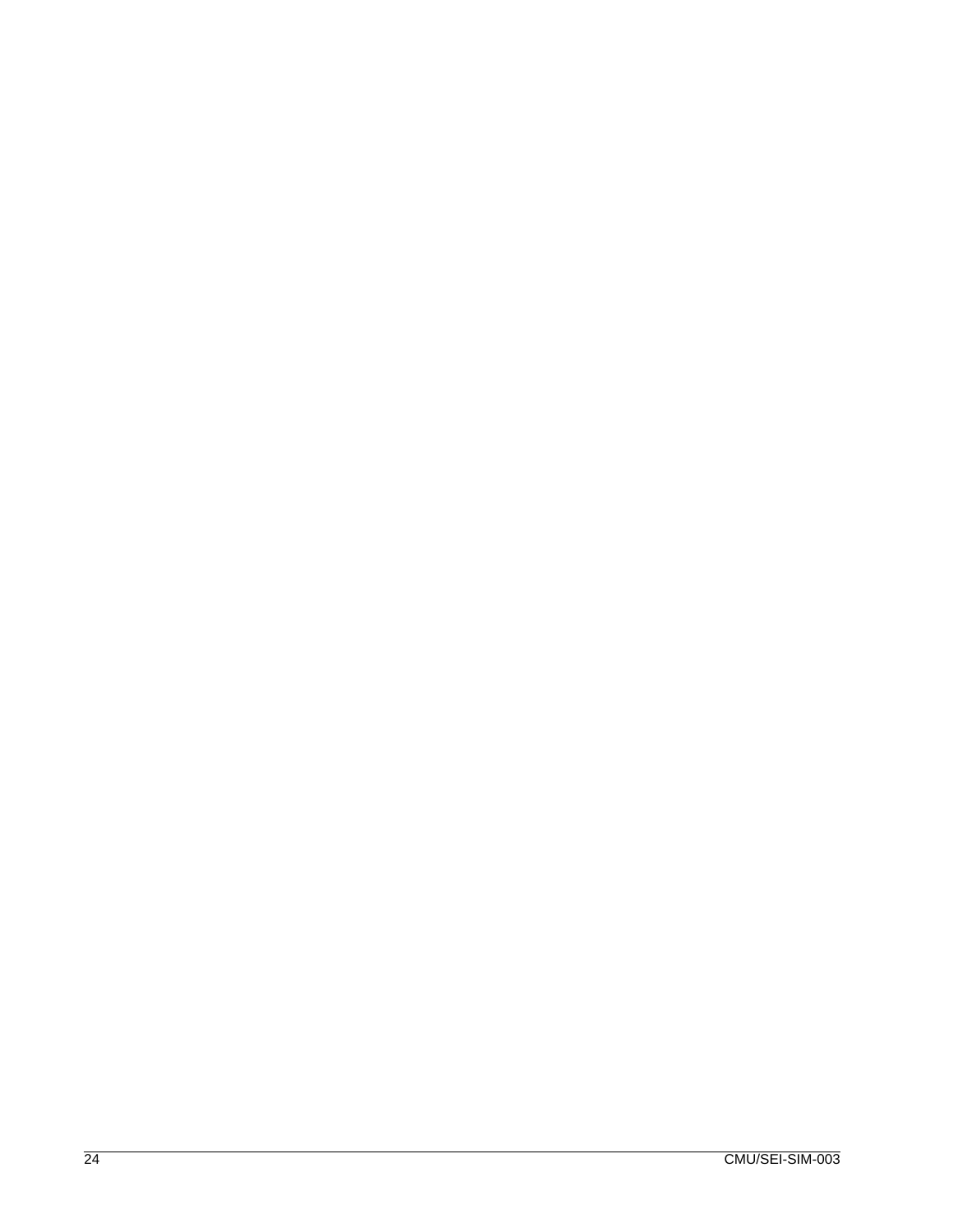### <span id="page-32-0"></span>**8 Review contractor performance.**

During the course of a contracted relationship, your organization's network or system administrators must review the operation and security performance of the contractor software. In addition, they should review contractor practices and procedures to ensure continued compliance with security policy and requirements established at the initiation of the contract. You must establish a process for addressing and resolving user problem reports against the contractor software as well as the review of pertinent information in the event of unscheduled or emergency access. This practice assumes such a problem reporting process exists and is being followed. **Why this is important** It is important that contractor compliance with your security requirements and policy is tracked against original commitments. Corrective actions must be taken immediately when contractor performance deviates from the original plan. Opportunities must be created to negotiate changes to commitments when required. It is critical that corrective actions are captured as part of a well-defined problem-reporting process that tracks a problem actively from initiation to closure. Regular review can serve as a proactive, preventive, visible step to keep the relationship between you and your contractor on track and ensure that the services being provided are as agreed and expected.

**How to do it For ongoing review**

These steps assume that review of contractor performance is performed either on a regular basis, e.g., quarterly, or as driven by events, e.g., software installation or major upgrade.

➤ *Establish a process for reviewing contractor compliance with specified security requirements.*

General, technology-related requirements might include lack of vulnerability to known forms of attack against the technology, the ability to restrict systems administrator-level access to authorized users, support for your specified user authentication technologies (e.g., one-time passwords), and the ability to log appropriate activities for purposes of detecting intrusions and attempted intrusions.

Security requirements that the contractor must meet in addition to those related to the specific technology might include the method of remote or onsite access, managing such access (including the identification of an emergency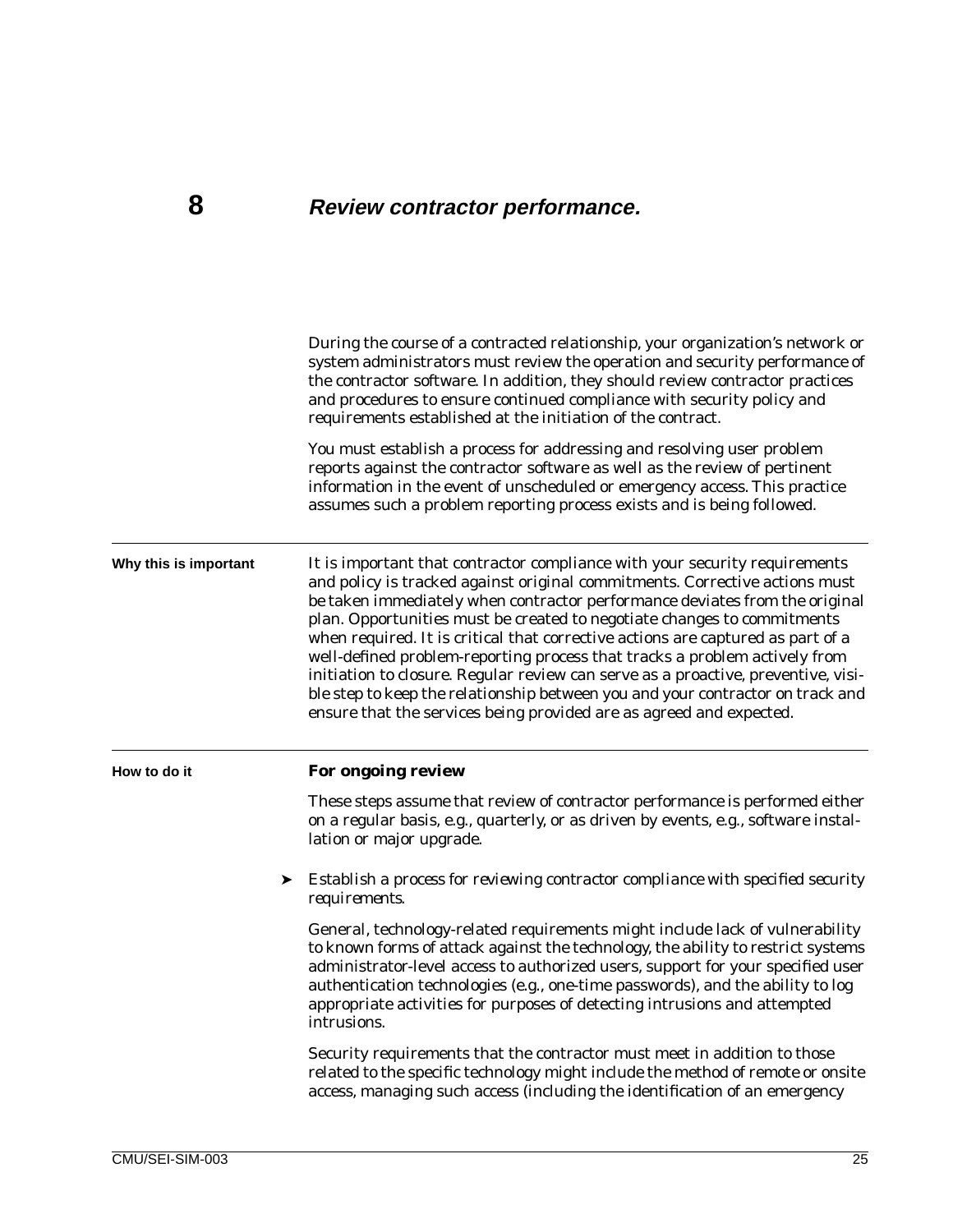point of contact), technology installation and maintenance, and access and removal of access to facilities and systems.

Specific security requirements are contained in the contract work statement.

➤ *Establish a process for reviewing contractor compliance with your security policy.*

Candidate policy topics might include privacy (monitoring of electronic mail, access to files), access (acceptable use guidelines for users), accountability (responsibilities of users, auditing, incident handling), authentication (passwords, remote location), availability of resources (redundancy and recovery), system and network maintenance (ability to perform remote maintenance), and violations/incidents (what is to be reported and to whom). (See also *IETF Site Security Handbook, RFC 2196*, [IETF 97])

Specific policy statements are contained in the contract terms and conditions and/or contract work statement.

➤ *Conduct periodic reviews to verify contractor compliance.*

Require that the contractor demonstrate that major software upgrades were done correctly, in accordance with security policies, practices, and processes. Require that the contractor verify that no other operational systems have been negatively affected by the upgrades. This can be accomplished through the examination of all relevant logs.

➤ *Regularly execute a file system integrity-checking tool.*

As an example, Tripwire will tell you about the state of the collection of files on your system (added/deleted), changes in state (protection changes), and changes to file contents. Executing Tripwire daily will provide timely notification of problems, thus resulting in more timely correction.

➤ *Ensure that no Trojan horses or viruses exist in the contractor software.*

This can be accomplished by a comparison of cryptographic checksums with a prior, trusted version of the software if such a trusted version exists. Other (primarily Unix) file- and system-integrity checking tools are also available (e.g., TripWire) as are virus scanners for PC-based systems.

➤ *Review user problem reports.*

During this review, identify any recurring trends, bring these to the contractor's attention, and request an action plan to resolve the problem.

#### **For emergency access**

- ➤ *Upon unscheduled or emergency access of your systems by the contractor, conduct an immediate review of pertinent logs if this is not performed automatically*.
- ➤ *Perform a post-mortem review with the contractor to determine the cause of the emergency and discuss how to avoid this in the future.*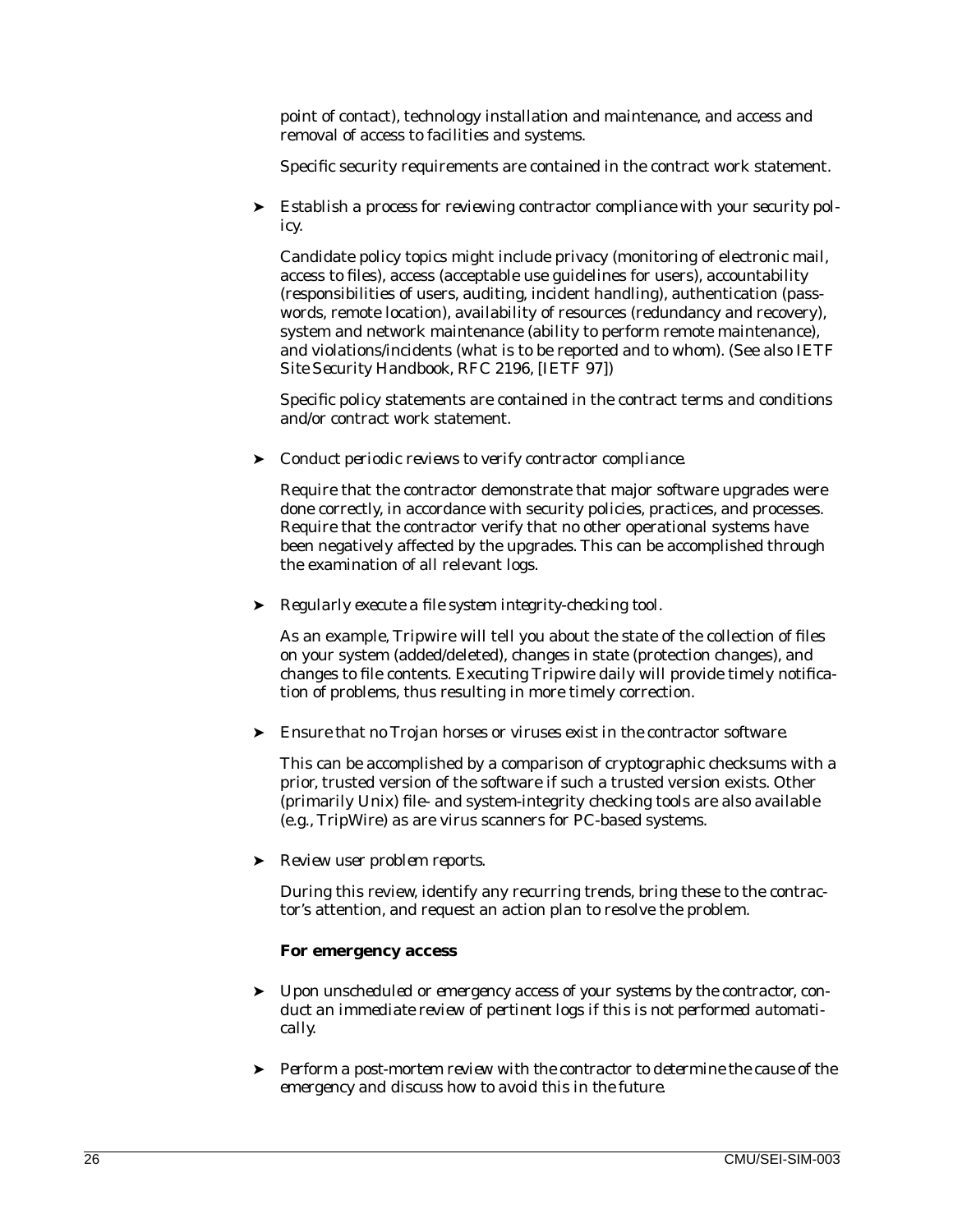| <b>Policy considerations</b> | Your organization's information technology security policy should:<br>• include language that constrains access to only that organizational infor-<br>mation that is specifically required by an outside contractor to perform con-<br>tracted services and prohibits access to all other information. The penalties<br>for violating specified constraints should also be addressed (e.g., contract<br>termination). |
|------------------------------|-----------------------------------------------------------------------------------------------------------------------------------------------------------------------------------------------------------------------------------------------------------------------------------------------------------------------------------------------------------------------------------------------------------------------|
| Where to find updates        | The latest version of this practice, plus implementation details for selected<br>technologies, is available on the Web at URL                                                                                                                                                                                                                                                                                         |
|                              | http://www.cert.org/security-improvement/practices/p023.html                                                                                                                                                                                                                                                                                                                                                          |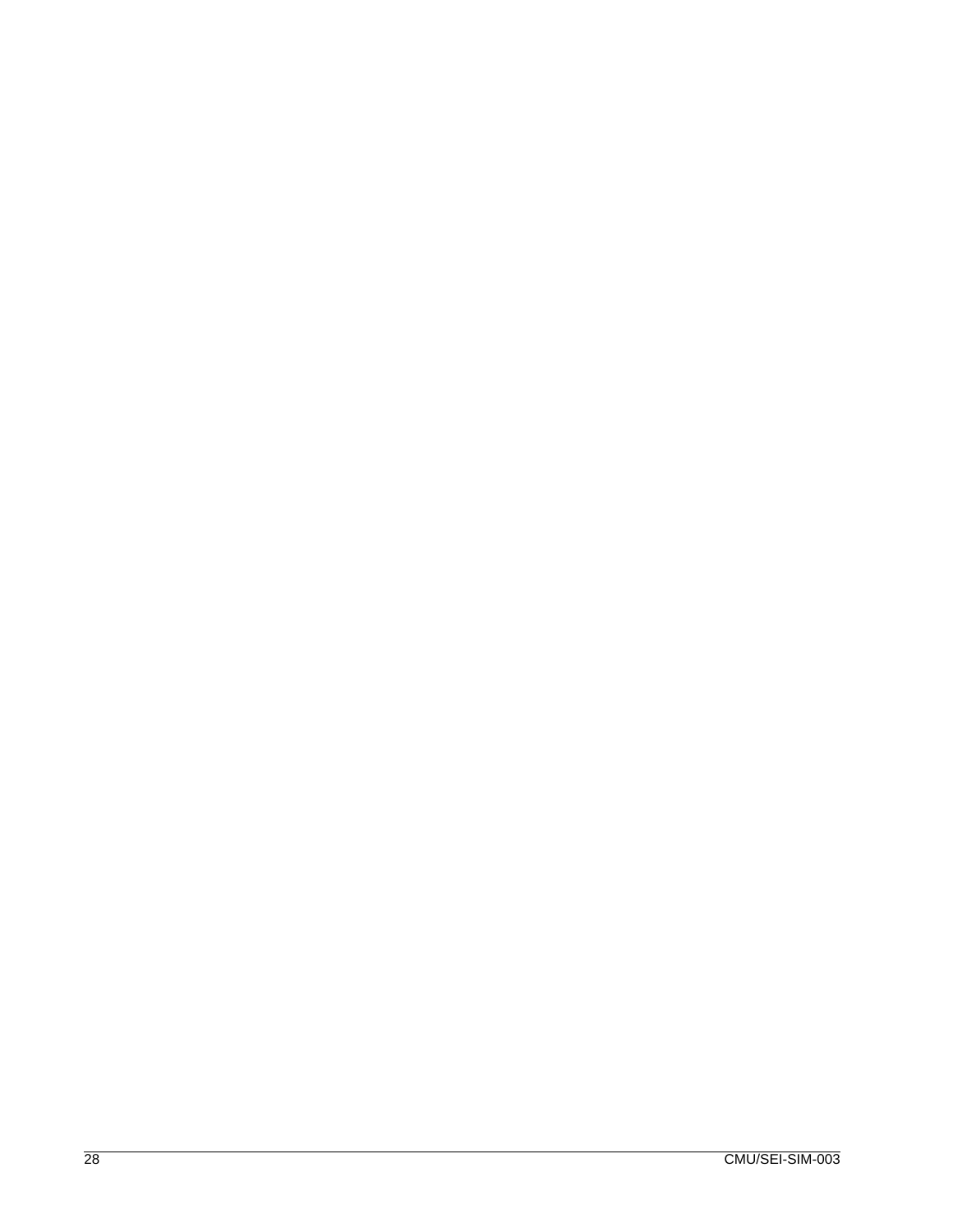### <span id="page-36-0"></span>**9 Eliminate physical and electronic access by the contractor to your systems and networks.**

|                       | Once the contractor has fulfilled their contract with your organization and<br>completed all services, there is no further need for the contractor to have<br>access to your facilities, systems, and data. It is essential that you capture the<br>final state of the contractor software configuration and remove all opportuni-<br>ties for the contractor to access your systems. |
|-----------------------|---------------------------------------------------------------------------------------------------------------------------------------------------------------------------------------------------------------------------------------------------------------------------------------------------------------------------------------------------------------------------------------|
| Why this is important | In maintaining a secure system, you must ensure that only authorized users<br>have access to that system. Otherwise, you run the risk of unauthorized access<br>to systems, data, and proprietary information, e.g., the contractor could<br>remotely disable the software they installed on your systems in the event of<br>some grievance or dispute.                               |
|                       | Capturing the final state of the contractor software configuration is critical in<br>the event that future problems, claims, or disputes arise, i.e., you want to<br>ensure that you are able to identify the configuration content and capabilities<br>as they were delivered to your organization.                                                                                  |
| How to do it          | $\blacktriangleright$ Eliminate contractor physical access to your facilities.                                                                                                                                                                                                                                                                                                        |
|                       | How you do this depends on the methods your organization uses to control<br>access to your physical facilities. This could include the return of badges and<br>access cards, removal of contractor staff names from reception area access<br>lists, and notifying your staff that the contractor is no longer working with<br>your organization.                                      |
|                       | Remove contractor authentication and all means of access to your systems.<br>➤                                                                                                                                                                                                                                                                                                        |
|                       | Ensure that you have a complete list of all contractor user IDs, passwords, and<br>cryptographic keys. Eliminate these from all authentication processes. In<br>addition, eliminate all contractor host access mechanisms. These may include<br>open ports in router configurations, host service configurations, and host-to-<br>host authentication keys.                           |
|                       | If contractor user IDs are necessary to continue operating the software as they<br>have installed and delivered it, it will suffice to change all contractor pass-<br>words to prevent further access by their staff. As a general rule, do not reuse<br>contractor IDs once they have been retired.                                                                                  |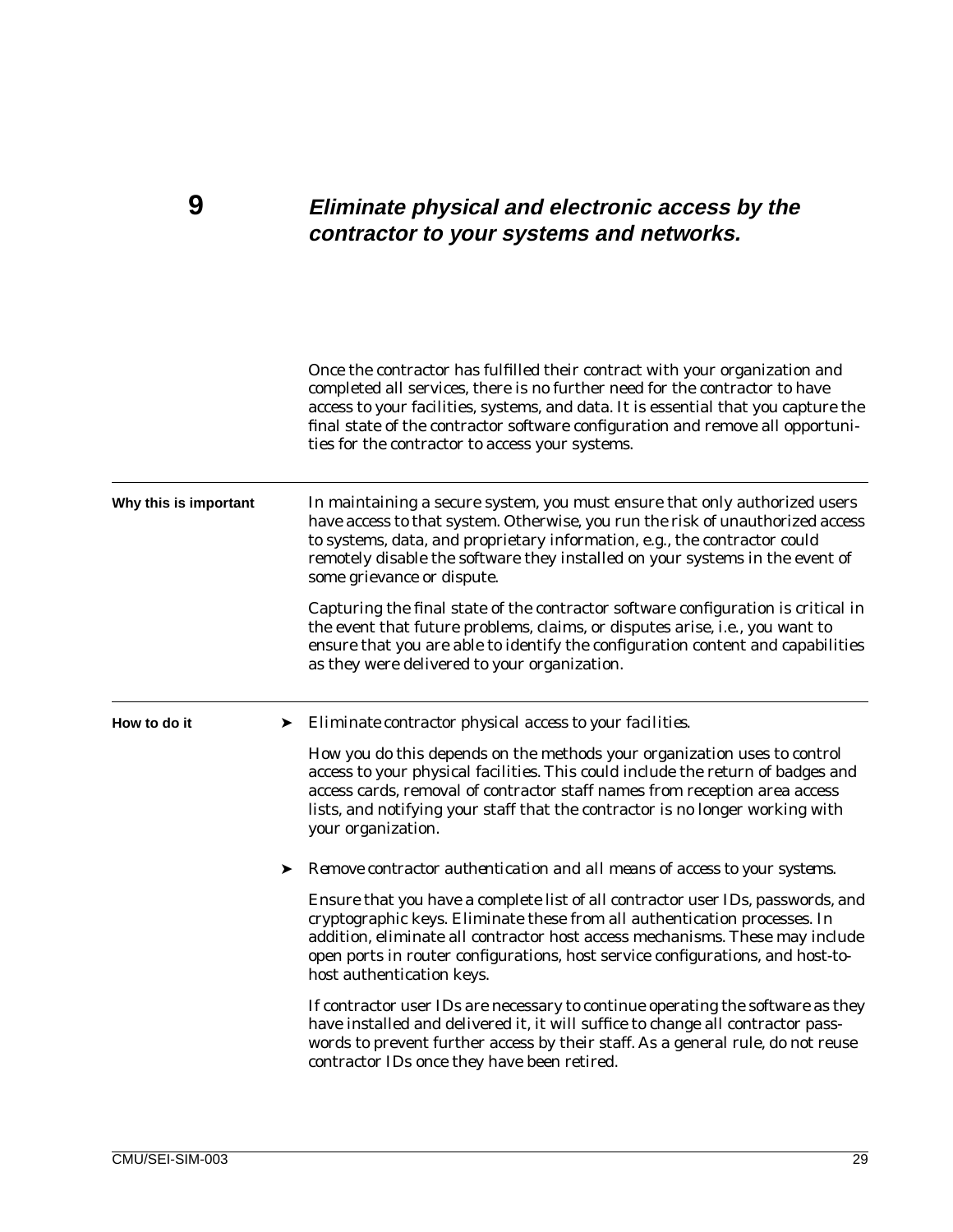| Archive the contractor software configuration. |
|------------------------------------------------|
|------------------------------------------------|

Capture the configuration of all software, data, documentation, and supporting information. This includes the source of the software (e. g., contractor organization, system, network, server, versions), date of configuration, responsible parties, approval signatures, and a test summary demonstrating that the final configuration provides the agreed-to capabilities. The configurations to be recorded include all software modules (source and object) and their cryptographic checksums, documentation, development tools, configuration management tools, and test cases used to demonstrate agreed-to capabilities.

Archive this configuration in a secure manner. This may include retaining a copy offsite from your facility and systems or using other means that you have implemented for disaster recovery.

#### ➤ *Transfer responsibility, authority, and ownership for the contractor software.*

Transfer responsibility, authority, and ownership for the operation and maintenance of all contractor software to designated internal staff. Include all contractor files and supporting data. No files should remain "owned" by the contractor's user IDs on your systems. After making a complete backup of all contractor files, change the ownership of all such files to your internal staff. This assumes that operation of the contractor software is not dependent upon the use of explicit contractor IDs.

- ➤ *Ensure that non-disclosure agreements executed at contract initiation are still in effect.*
- ➤ *Require that the contractor sign a statement warranting that no Trojan horses or viruses exist in their software.*

#### **Where to find updates** The latest version of this practice, plus implementation details for selected technologies, is available on the Web at URL

http://www.cert.org/security-improvement/practices/p024.html